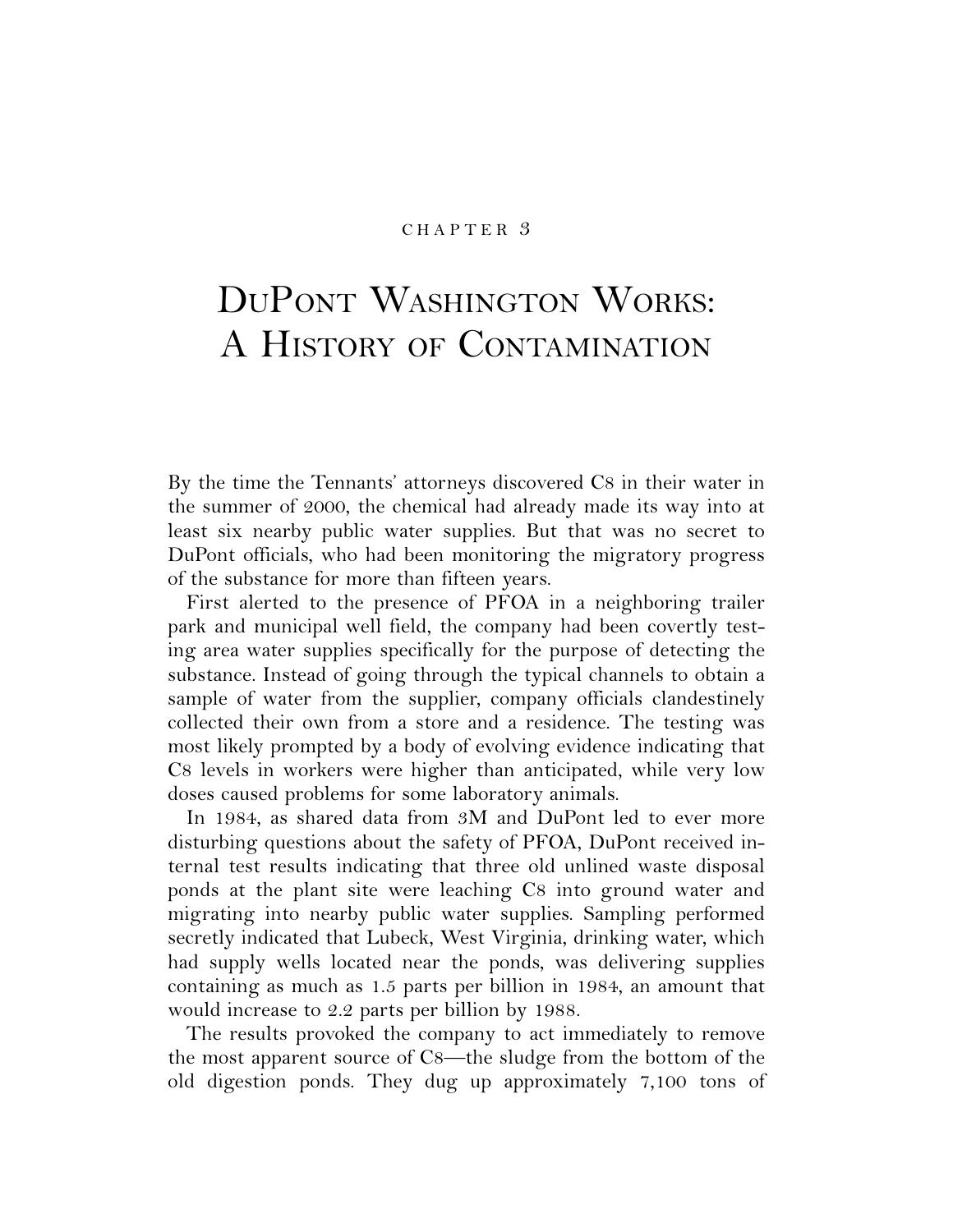contaminated sludge and dumped it into the newly acquired Dry Run Landfill as part of a major project that concluded in 1988.

According to court documents, the Tennant cattle began to die shortly after the massive dumping project began.

Interestingly, DuPont didn't stop with the removal of the presumed source of the discovered C8 contamination, but the corporation also took the preemptive move of relocating the Lubeck Public Water District's well field. In a clever scheme that went unquestioned at the time, DuPont arranged to purchase the tainted well field, which was located directly beside the plant along the Ohio River, claiming it was needed for expansion. The corporation purchased land for a new well field and helped the district with the necessary improvements—all without mentioning the true motivation for the project. In 1988, it seemed like a win-win situation for the residents of Lubeck, West Virginia. However, within just a few years, the new water source would also become contaminated with measurable amounts of C8. That's because even though DuPont had taken steps to treat the surface problem, they may have overlooked or underestimated the chemical's amazing ability to migrate.

In addition to the Dry Run Landfill near the Tennant property, which started the public awareness of the controversy, DuPont Washington Works has historically been associated with several other chemical dumping sites for PFOA.

In 2002, DuPont provided the EPA with a history of its disposal methods for C8.

From the experimental phase in the 1940s to the rise of consumer use in the late 1960s, C8-related industrial waste was initially disposed of in the Riverbank Landfill located at Washington Works. The landfill is reported to be 4,500 feet long, or about 250 acres, and situated near the Ohio River.

The landfill included the three old anaerobic digestion ponds mentioned previously. The cells were operated from 1964 to the middle 1980s.<sup>1</sup> According to state permits, approximately 144 tons of waste per year was disposed of in the landfill. One pond was put into use beginning in the 1950s. Two more were added in the 1970s. The ponds received C8 and other waste until 1988 when the contents were removed and dumped at the Dry Run Landfill. Following its closure, the landfill was covered with soil, paved over, and a portion of it was built upon. However, given the chemical's remarkably pervasive properties, these extensive methods did nothing to address the problem of groundwater contamination.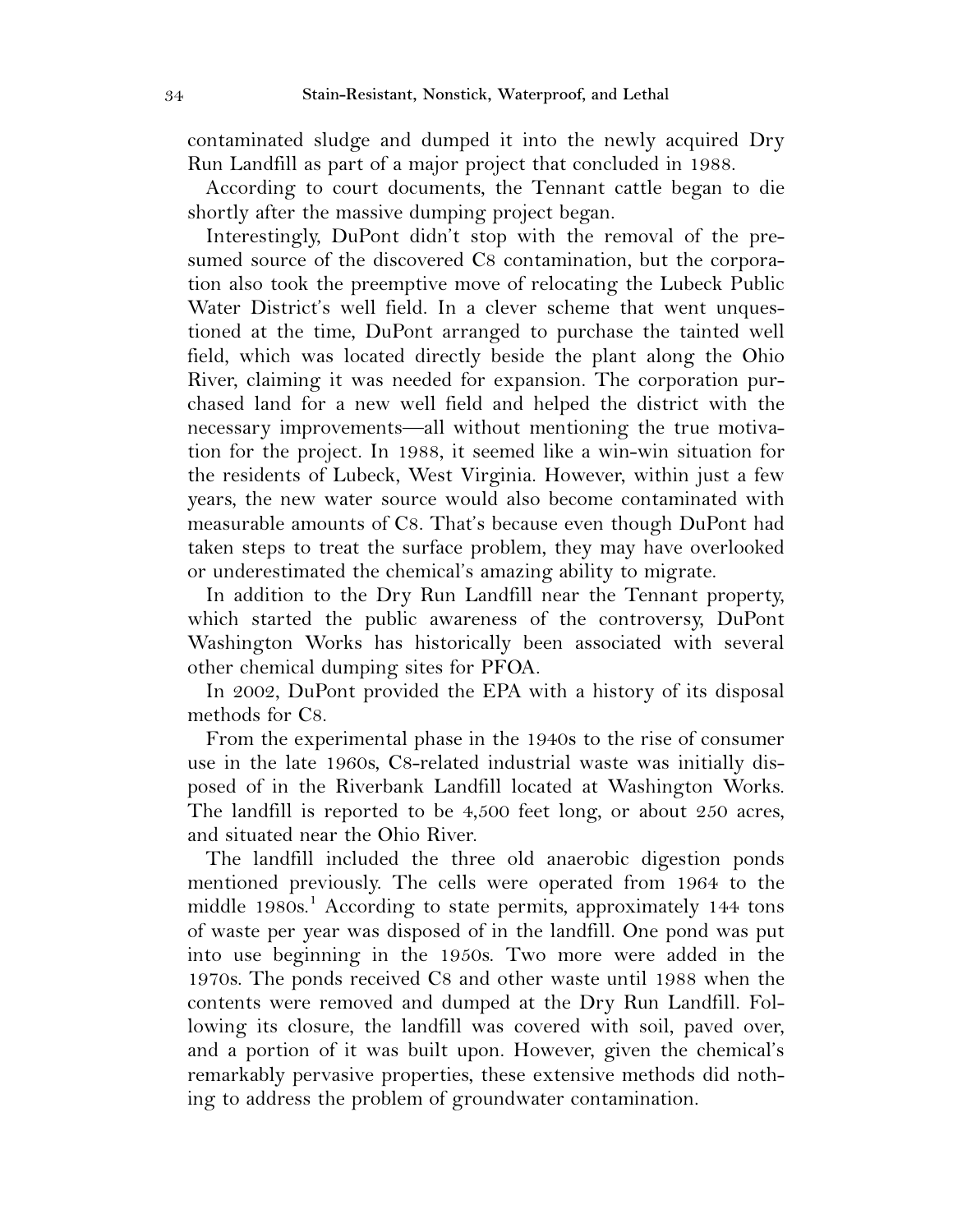Beginning in 1948 through 1965, DuPont employed a burning ground located in the central portion of the manufacturing facility for the disposal of C8. Since 1990 the former burning ground has been excavated and backfilled, and has become the site of new construction. From 1959 to 1990, DuPont also operated two brick-lined waste incinerators at Washington Works. After their use was discontinued, they too were excavated.

In the early 1960s, DuPont began operating the Letart Landfill, which lies thirty-five miles southwest of Washington Works and just north of Letart, West Virginia, in Mason County, for portions of its perfluorochemical-related industrial waste. The landfill covers about 17 acres of a 205-acre parcel owned by DuPont. It was operational until 1995 and finally capped in  $2001$ .

Long before DuPont operated the Dry Run Landfill, which started in 1986, the company was dumping C8-related waste into the Letart Landfill. DuPont's own documents indicate that it was trucking industrial/chemical waste from Washington Works to Letart for disposal from the early 1960s to 1995. During that time DuPont reports disposing of about five million pounds of waste per year at the site.<sup>3</sup> More recently, Washington Works was asked to quantify the total amount of C8 dumped at the Letart Landfill. In a July 2006 report to the EPA, Robert Ritchey, the plant's senior environmental control consultant, estimated the C8 contained in the waste at around  $21,400$  pounds.<sup>4</sup>

DuPont's own historical sampling data indicate that levels of C8 in leachate from the site have reached as high as three parts per million. In 1991 and again in 1994, C8 in surface water samples from an upper pond on the site contained more than four parts per million.

A document filed with the EPA says in April 2001 DuPont completed work on an engineered cap system designed to prevent materials in landfills from coming into contact with surface water. $5$  The two most contaminated ponds at the Letart Landfill, the Upper and Lower Ponds, no longer exist. They were sealed off as part of the capping project.<sup>6</sup> However, two points of concern remain—the leachate basin and a stream located slightly east of the property along West Virginia State Route 33. DuPont assumes that ground water contaminated with C8 eventually makes its way into the Ohio River, but the company claims this happens only at very low levels, although no data exist on the precise amount of contamination still making its way into the river.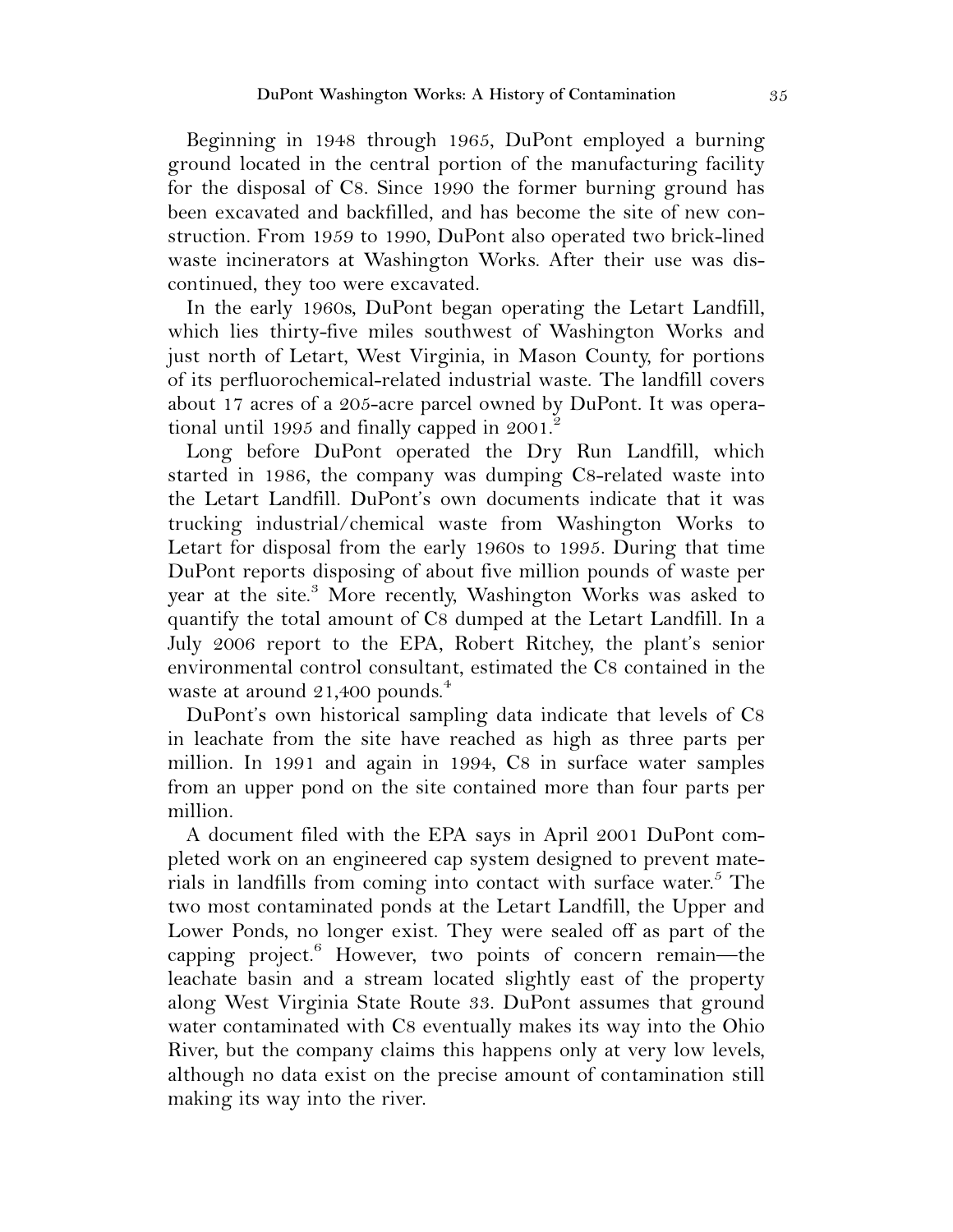Interestingly, in a historical data report to the EPA, DuPont officials also recognize the potential for people and the environment to become exposed to materials from landfills, and therefore C8, via storm runoff. However, they seem to minimize the prospect.<sup>7</sup>

Several data gaps exist with regards to the Letart Landfill. For instance, in the 2003 report, company officials were not able to conclusively report on the status of any seeps or leaks in the valley walls, which may be contributing to local environmental pollution. They were also not able to provide information regarding the amount of C8 in the Ohio River or in a number of area lakes and streams in proximity to the chemical dump.

Unfortunately, people who live in Mason County, West Virginia, were not made aware that their water was contaminated with C8 until 2005. Even then, they weren't told directly.

In the summer of 2005, a groundbreaking scientific study, the C8 Health Project, began as a means of settling the class action lawsuit filed against DuPont for the contamination of water supplies near Washington Works. The project was a condition of the settlement and its purpose was to determine once and for all if any health effects were caused in people by exposure to C8. Its outcome will be a major factor in determining the final cost of PFOA for the corporation.

Despite the 2002 discovery of C8 in local water supplies, word about the contaminated water had not reached some of the isolated portions of the exposed population. Specifically, the folks in rural Appalachian Mason County were not aware they were exposed until the C8 Health Project initiated community meetings as a means of encouraging participation. In other words, until that time, they had no idea they were part of the class affected by the contamination in the suit against DuPont. They had no idea their water source lay in close proximity to the perimeter of one of the largest C8 dumping grounds—the Letart Landfill.

The Dry Run Landfill was put into operation by DuPont in 1986, after the land was purchased from the Tennant family. It covers about 17 acres of a 535-acre parcel owned by DuPont.<sup>8</sup>

In the late 1980s the company landfilled the contents of three polluted ponds from Washington Works at Dry Run. Sludge dumped into the landfill from the ponds contained high levels of  $Cs<sub>1</sub><sup>9</sup>$  as the ponds were some of the original disposal sites for the plant's manufacturing waste. A letter from attorney Robert Bilott to the EPA claims, ''DuPont confirmed C8 levels as high as 610 parts per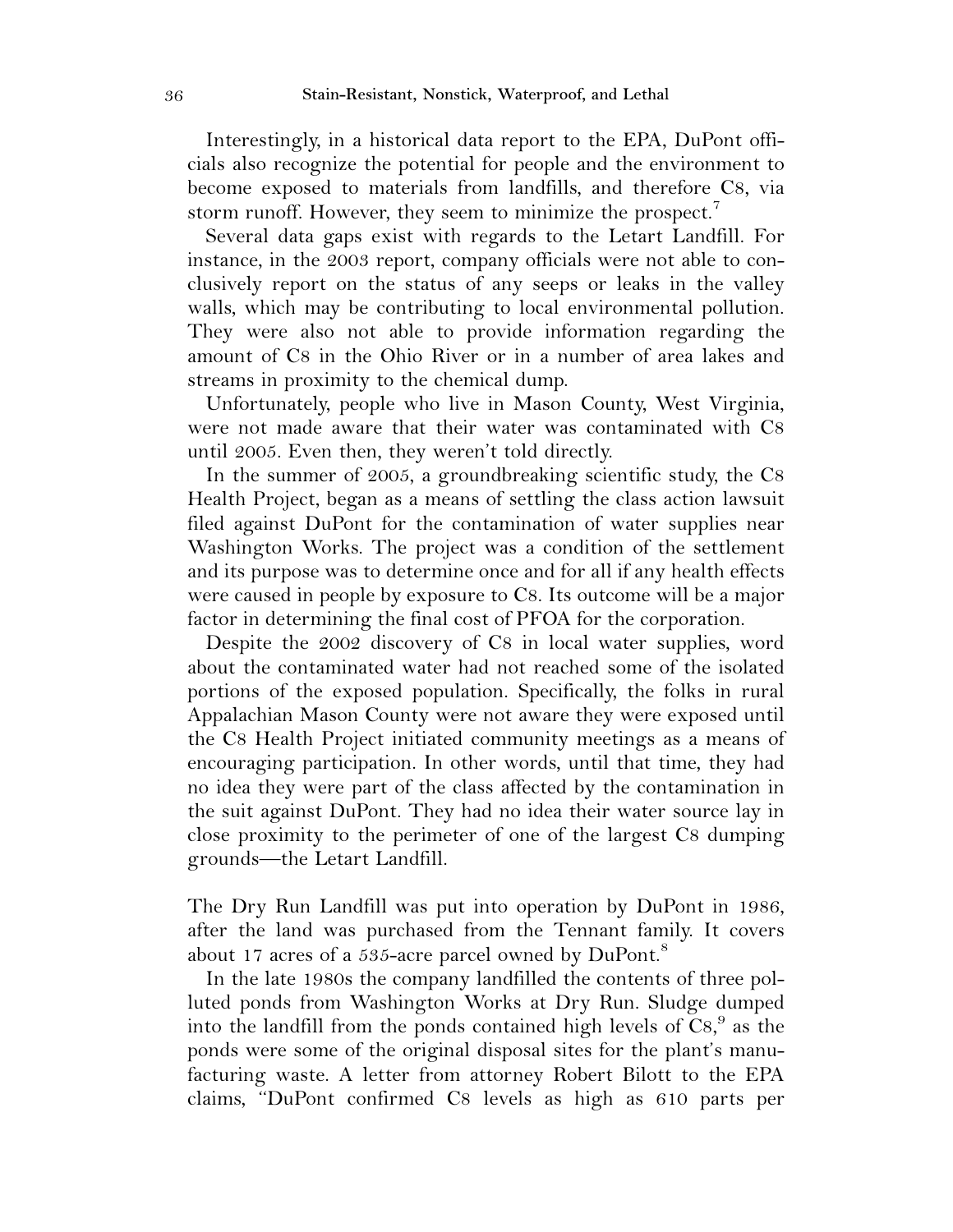million (or 610,000 ppb) in the sludge taken from the three ponds."<sup>10</sup> In all, Dry Run received 7,100 tons of sludge and waste dug up from the old disposal ponds at Washington Works. The materials were estimated to contain  $4,500$  pounds of  $Cs$ .<sup>11</sup>

DuPont has taken surface water samples to detect C8 since 1996, and the levels appear to be diminishing over time, from a high of 62 parts per billion down to 27.4 parts per billion. Groundwater sampling also began in 1996, but the concentration of C8 has not steadily decreased over time.<sup>12</sup>

Soon after the huge excavation projects of the late 1980s and early 1990s, DuPont company officials learned that even their extreme removal measures, which were taken to clean up the seemingly most exposed sites, were not enough to prevent further environmental contamination. Despite the post-1990 excavation and construction at the Riverbank Landfill, its ponds, and the burning ground, in 1992 an internal DuPont investigation found evidence that C8 was still being released into the soil and groundwater.

Surface water outfalls measured at the plant site in 2000 and 2001 displayed erratic results, ranging from 1.43 to 199 parts per billion. However, in 2001 DuPont Washington Works began to see a significant decrease in the amount of surface water contamination as the result of the installation of a carbon absorption treatment system in the fluoropolymer division. The system was designed to remove a percentage of C8 from the process wastewater.

While there was some hope initially that this type of carbon filtration technology might provide a cost-effective solution for people with contaminated drinking water who were seeking to lower their PFOA exposure, there is only minimal evidence that commercially available home filtration systems would be effective in removing C8.

DuPont's granular-activated carbon treatment system at Washington Works uses a special type of industrial food-grade carbon product made by Calgon, which is quite different from the sort of carbon used in a typical store-bought water filter to remove taste and odor. So far it has not been proven that any filtration product on the market is capable of removing  $Cs<sup>13</sup>$ .

Carbon, in this case the anti-Teflon, removes certain impurities from water by adsorption, or by making them stick to the carbon surface. Over time the carbon gets used up or saturated and must be replaced. The life of the carbon is dependent on many factors. Carbon that is not replaced can be an ideal breeding ground for nasty bacteria, which can also easily make its way into the water.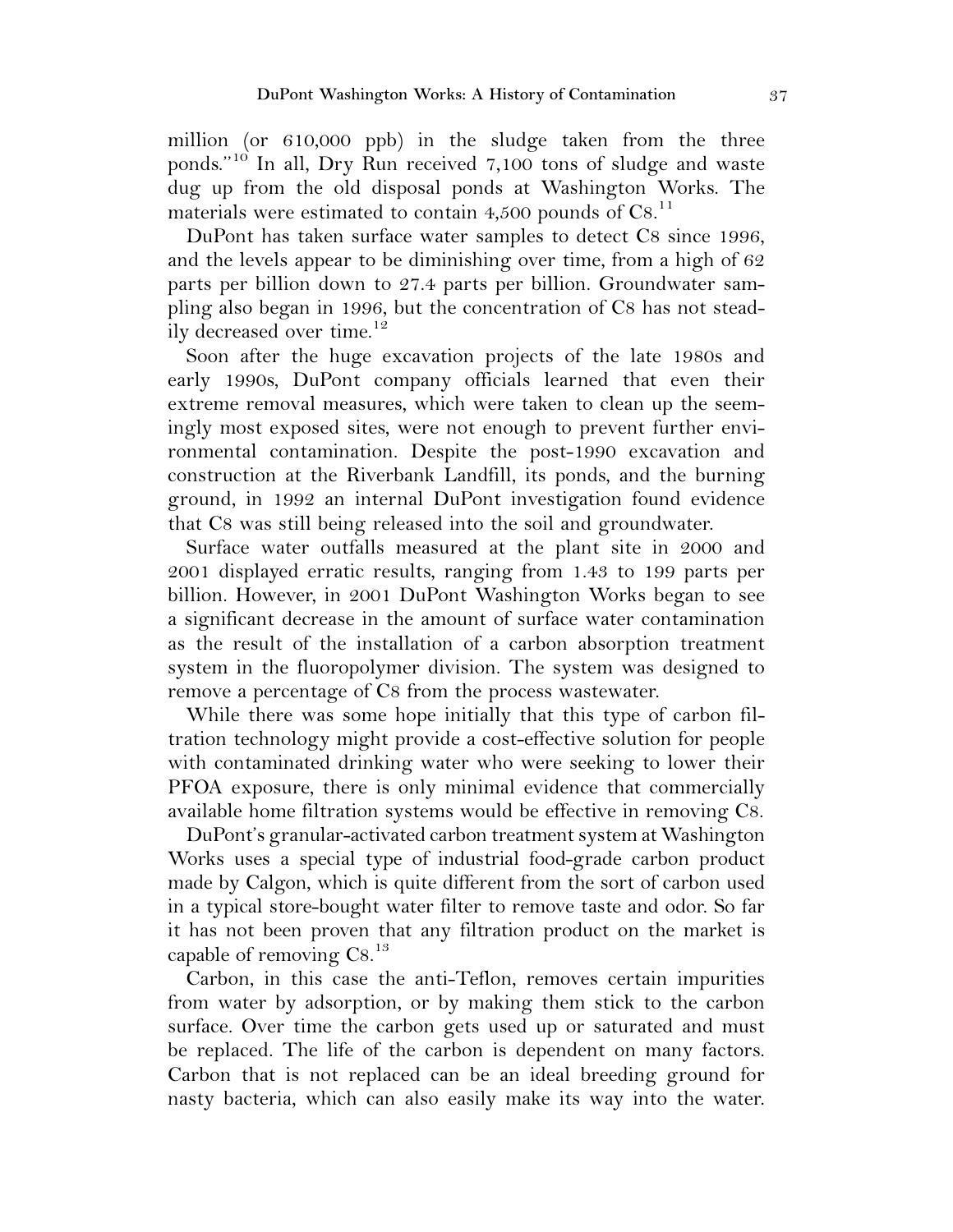So the specific filtration technology developed by DuPont for use in its plants may not be practical without industrial maintenance.

While Washington Works has its own production wells, which are also contaminated with C8, strangely enough they are not nearly as contaminated as some of those belonging to the facility's neighbors. The plant's own water supply, which is used both for employee consumption and industrial processing, historically indicated readings of 0.213 to 0.589 parts per billion. Groundwater testing revealed that concentrations below the ground at the plant were widely variable, ranging from less than 0.1 parts per billion to 13,600 parts per billion. The highest concentrations were detected in monitoring wells near the old digestion ponds.

Nearly all of DuPont's reported disposal sites for C8 from Washington Works, including both the Dry Run Landfill and the Letart Landfill, eventually drain into the Ohio River. However, the corporation has not yet determined the exact amount of contamination that has been—or is still—being discharged into the river.

In the late 1980s DuPont's medical and science experts at Haskell Laboratories set about to define an acceptable level of C8 exposure for the environment and people surrounding the plant site. This internal guideline for determining how much was too much signifies the company's search for a ''safe level'' or a level of C8 exposure that would not produce negative effects.

Subsequently in 1987, DuPont toxicologist Gerald Kennedy concluded ''an acceptable level for C8 in the blood of workers would be 0.5 parts per million (or 500 parts per billion),'' based on the accumulation of PFOA observed in new workers who were exposed by inhaling steady airborne concentrations for eight hours each day. In a memo to the manufacturing division, Kennedy further reported, ''An acceptable level for community drinking water would be 5 parts per billion for drinking water."<sup>14</sup> However, by 1991, DuPont would revise their Community Exposure Guideline (CEG) or safe level down to 1 part per billion.

At some point in the early 1990s, realizing the problems associated with the continued dependence on C8, DuPont officials drafted a strategic plan for dealing with the chemical.<sup>15</sup> At the time, the corporation was clearly looking to supplant the substance, but having tested dozens of alternatives, they were still unable to find a suitable replacement.

The document hinted at widespread uses for the substance, saying it was ''used for the manufacture of Teflon fine powder, dispersion,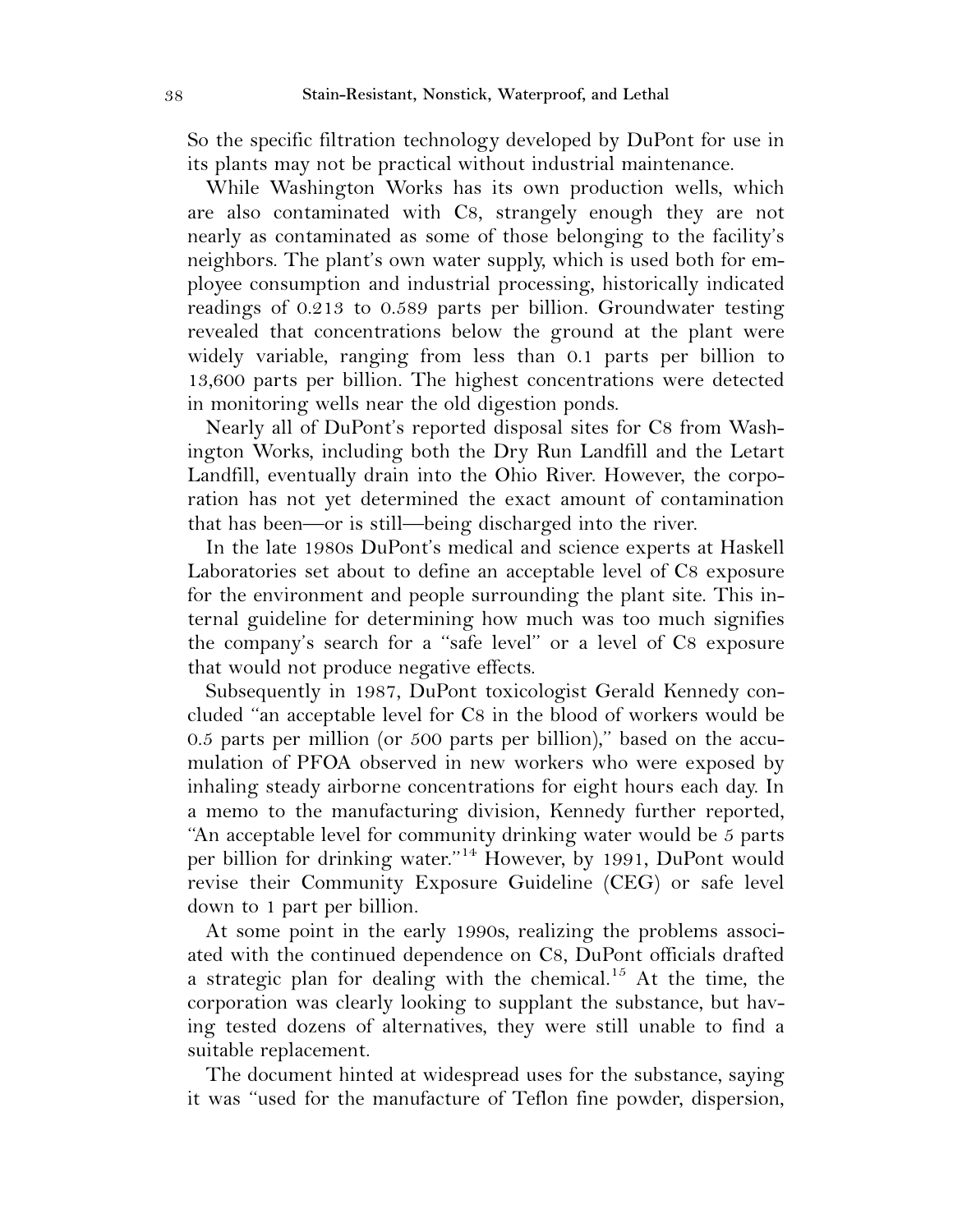fluorinated ethylene propylene copolymer (FEP), perfluoroalkoxy (PFA), and micropowder fluoropolymers and Viton and Kalrez fluoroelastomers.''

Interestingly, the report also included a few rare words on actions taken to protect employees.

''Historically, it had been received as a dry powder. However, to reduce employee exposure to C8 purchase and use has been shifting to aqueous solutions.''

Some of the older Teflon division plant workers still talk about being up to their elbows in the stuff. They are often heard to explain C8 is "just soap," because some of them have quite literally had their bare hands in the stuff in the form of a white powder. But once concerns about health risks began to surface, the company transitioned its processes to make use of a liquid form, in part to reduce the chances of exposure by inhalation. In time, DuPont would take other measures to shield employees. By 2003, workers in the Teflon division at Washington Works had to wear protective gloves, masks, and goggles when handling C8.

Perhaps the most startling piece of information contained in the planning document was the matter-of-fact admission that the company was willfully discharging the unregulated substance into several rivers. The DuPont study, dated September 15, 1994, said, ''C8 is released into the Ohio, Delaware, James and Merwede Rivers, and Sugura Bay."<sup>16</sup>

"C8 is found in the groundwater below the Dordrecht<sup>17</sup> and Washington Works sites and at low levels in the Parkersburg Lubeck water system and in the water supplying the sanitary water to the Washington Works site. C8 levels in these waters are all below the Community Exposure Guideline of 1 part per billion except that Washington Works groundwater has 2 to 3 parts per billion. C8 has been found in the surface and groundwaters around the landfills used by Dordrecht and Washington Works. The Letart Landfill, primary landfill at the Washington Works, is scheduled to close at the end of 1995. C8 containing materials are no longer placed in the other two landfills used by Washington Works.''

Over decades of testing, DuPont's best scientists had been unable to come up with a fully appropriate substitution. As much as company officials might have liked to replace it, they were still looking for an alternative that would preserve their bottom line and salvage the miraculous properties of PFOA while losing those less desirable pervasive and toxic attributes.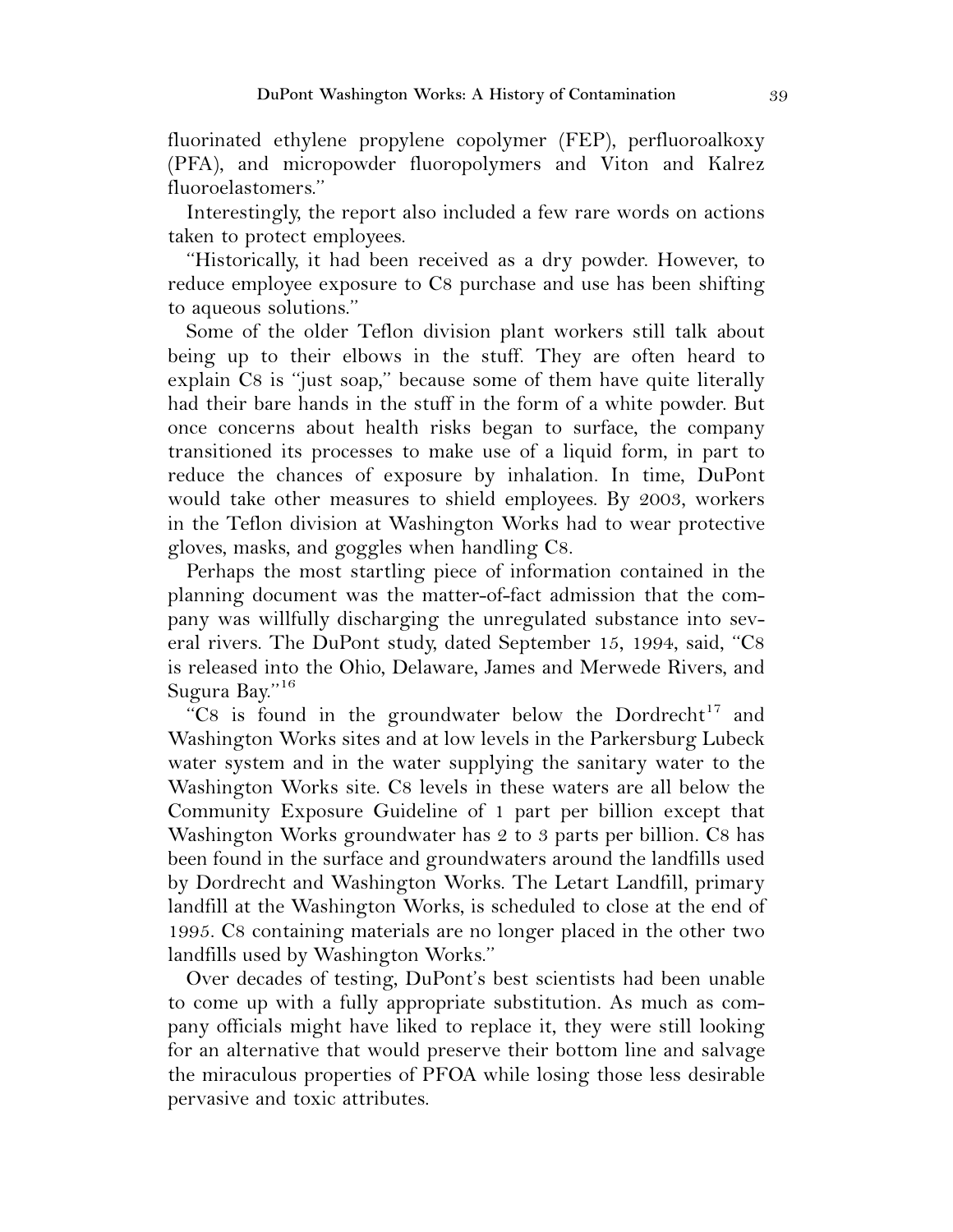''Search for replacements date back to 1979. The initial efforts indicated that Zonyl TBS was the best potential candidate. Initial use of Zonyl TBS was in 1986 in the FEP process. Use grew to 25 percent of the FEP product line, but has since been reduced to less than 10 percent due to operational difficulties."<sup>18</sup>

During the time the company was discussing alternatives, it planned to begin landfilling what they called ''Teflon waste'' at a new facility—the Dry Run Landfill in West Virginia.

While working as a beat reporter for a local newspaper in 2003, my coverage of C8 led to a rare invitation to tour the Teflon division of DuPont Washington Works, located about seven miles southwest of Parkersburg, West Virginia on State Route 68 on the Ohio River.

At the time, I served in the humble capacity of government reporter for *The Marietta Times*, a small daily paper serving Washington County, Ohio, which lies just across the mighty Ohio River from Wood County, West Virginia. The tour came in the midst of hearings on the class action suit filed against the company by people whose water was contaminated with C8. The tone was friendly, as have been all my dealings with DuPont personnel, and it was no secret that the company was looking to deflect some public criticism and improve its lawsuit-battered image.

Washington Works' manager Paul Bossert, Teflon plant superintendent Robbin Banerjee, and media liaison Dawn Jackson all were available to explain the company's plans and processes.

The tour gave me a new appreciation for the difficult technical subject of my writing. For perhaps the first time, C8 was a tangible thing I could see, housed in oversized plastic containers and barrels in warehouses. The controversial chemical also became more authentic with the realization that the mysterious manufacturing recipes that provide mommies like me with the miracles of modern science were being concocted in this place every day.

Interestingly, upon arriving at Washington Works at 10:00 A.M. on Thursday, August 14, 2003, we were not immediately permitted to enter because one area was in the process of evaluating an industrial accident. It turned out to be some sort of spill that was quickly contained and explained away as nothing more than a minor inconvenience.

During the brief delay as the sirens blared sporadically, alerting thousands of busy workers, we sat in a quiet lobby, shielded from the regimental hazmat drill inside. Even though the alarms were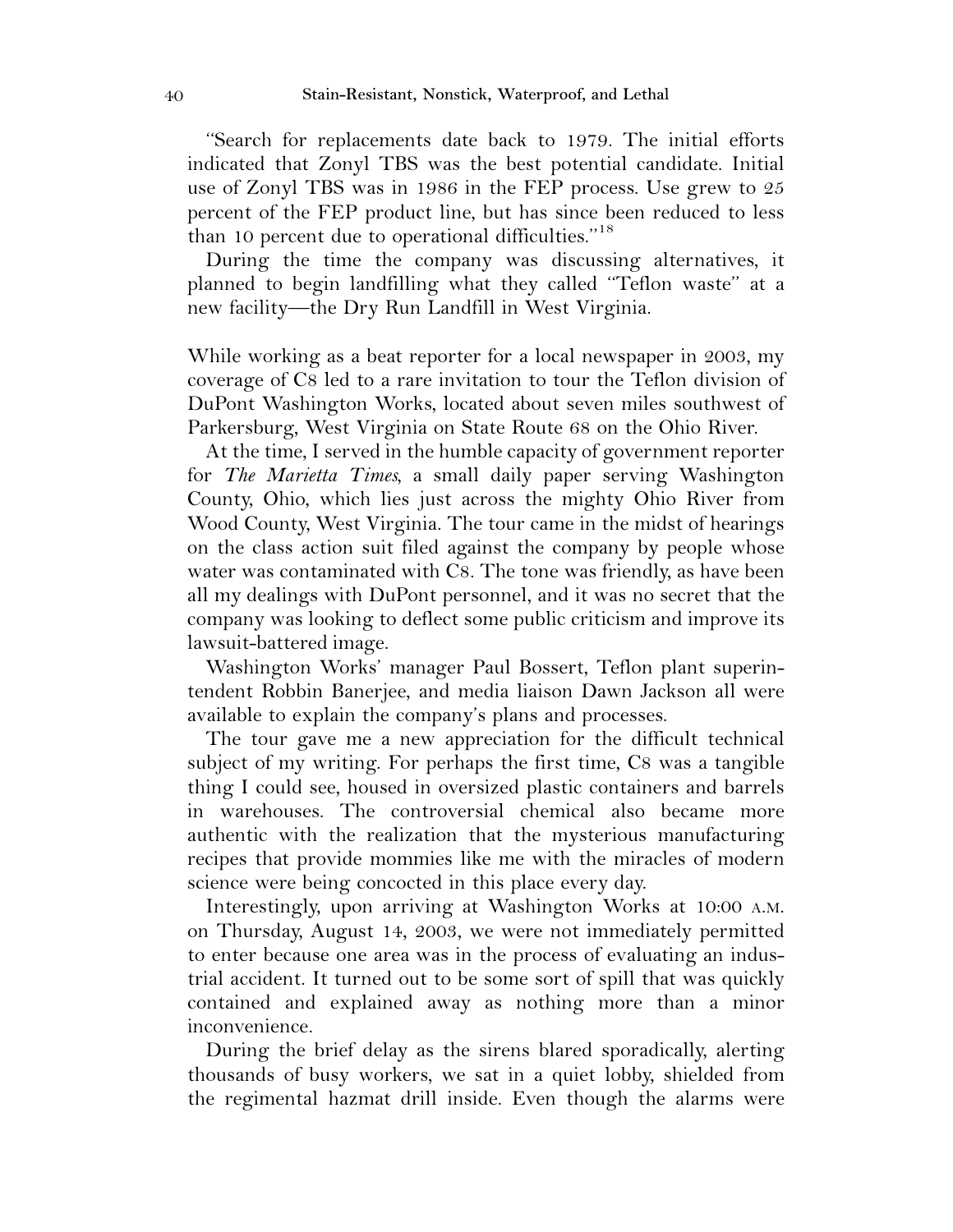sounding, the workers we did come in contact with were obviously unfazed by the incident and well acquainted with their protocols.

It impressed upon me that although I found the situation a little unnerving, hazardous materials are simply part of the culture of the economy of the Polymer Alliance Zone. The chemicals and their smells are as routine and customary to a child of the Mid Ohio Valley as the noxious fumes of a cattle yard are to the papoose of the prairie.

In an attempt to diffuse fears over the contamination problem since the 2001 public discovery of PFOA in public water supplies, DuPont has aggressively pursued technology to clean up emissions from Washington Works.

In 2002, DuPont finished construction on a state-of-the-art, leakproof plant in North Carolina in preparation for taking over the nation's C8 manufacturing business. Of the \$23 million cost, nearly \$7 million was used to pay for pollution-control measures. The intent was to provide the company with an emission-free means of producing the vital substance. By October 2003, all of DuPont's PFOA was made at the new Fayetteville Works and then transported to Washington Works for manufacturing applications.

On the tour of Washington Works in 2003, plant manager Paul Bossert and Teflon plant superintendent Robbin Banerjee explained the hurdles the company was facing in the development of cleaner PFOA technology—and the specific steps they were taking to overcome them.

In the process of developing methods to clean up emissions from the plant site, the corporation discovered a means of capturing PFOA for reuse, which instantly became valuable technology. In an unprecedented move, the company shared this proprietary knowledge specific technology that otherwise would have been considered confidential business information—with their industrial competitors around the world to further the global cleanup effort.

Since the corporation's scientists were refining their knowledge about constraining C8 even as pollution-control equipment was being constructed, at one point Washington Works was fitted with more than \$1.5 million worth of scrubbers that were not practical or effective at removing PFOA from the steamy air emissions. The detergent properties of the substance caused it to expand and bubble, defeating the intent to capture and minimize. With the new equipment already in place, the company's technicians went back to the drawing board and engineered a honeycombed columnar system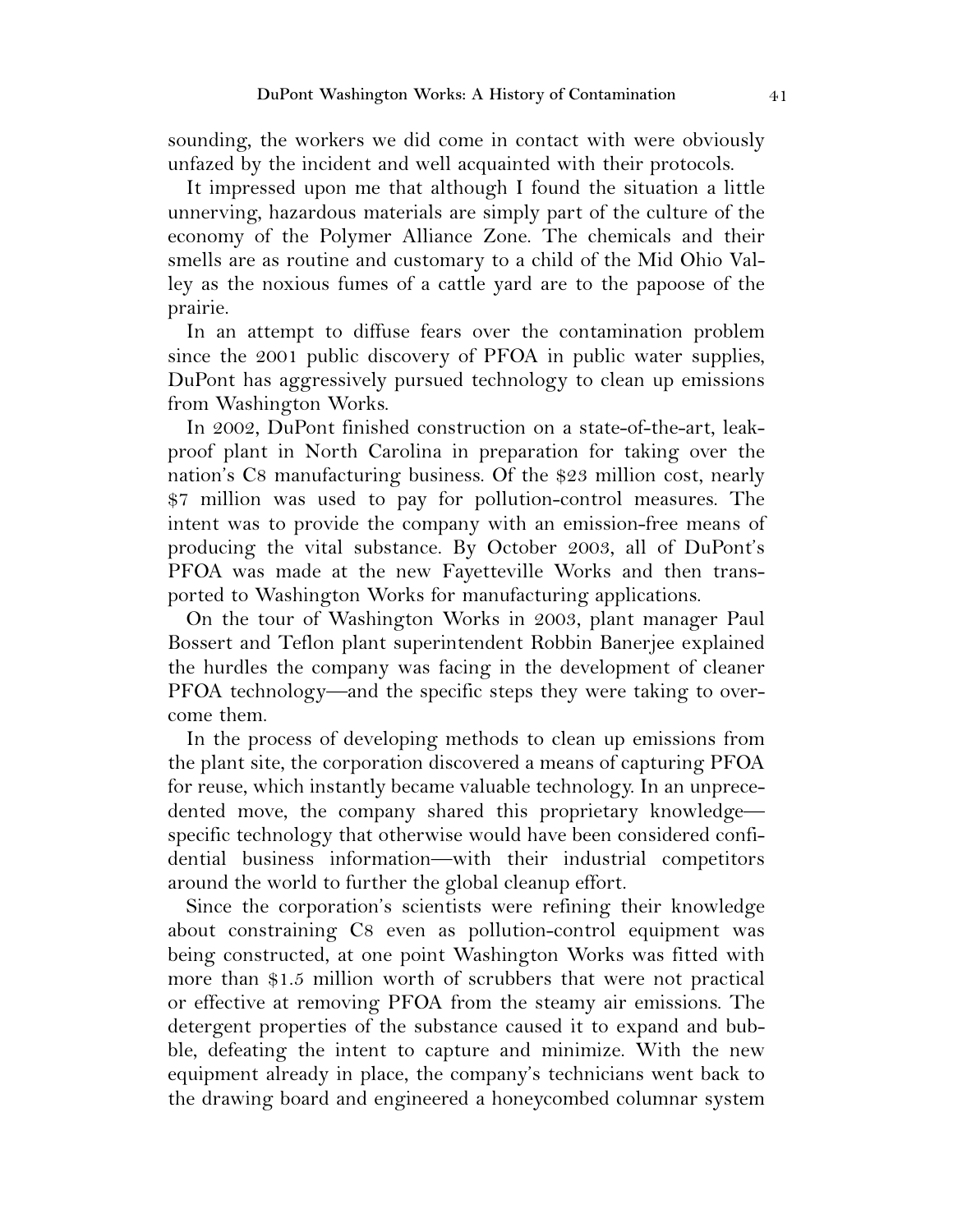that used the steam to force the C8 through the filtration system where it is recaptured and contained—all with another multimillion dollar price tag.

All these efforts came in the midst of a class action suit filed in Wood County Circuit Court on behalf of tens of thousands of people whose water had been contaminated with C8.

The pinnacle of the DuPont tour involved climbing the recently constructed cylindrical scrubber stacks, which seemed so small from the road. The landmark came to life as we scaled ten-story-high columns with zigzags of stairs. From the view at the top, Little Hocking, Ohio, appeared only a stone's throw away, illustrating exactly how that small rural community came to be the most contaminated place on earth.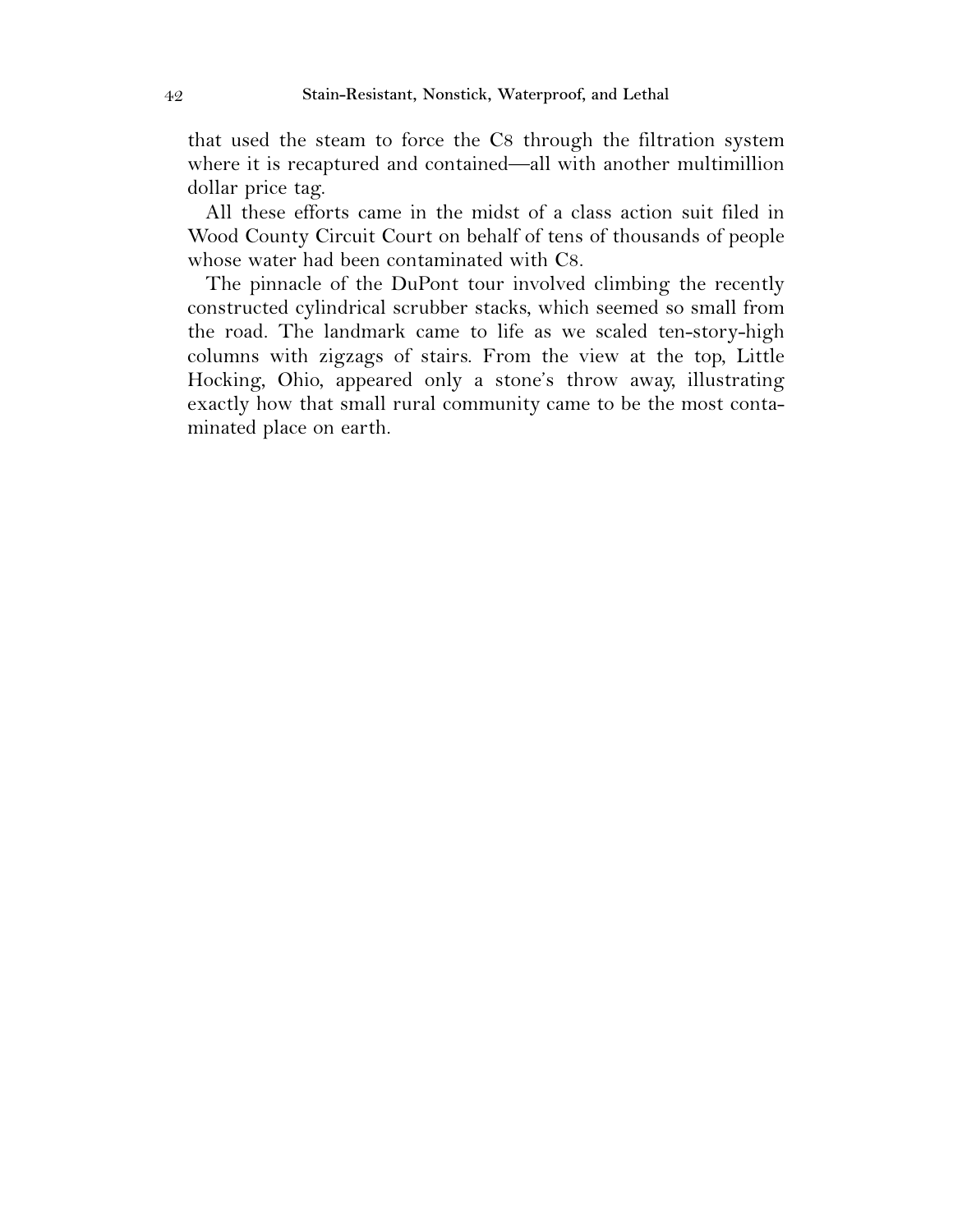## CHAPTER 4

## WELCOME TO LITTLE HOCKING, OHIO: THE MOST C8- CONTAMINATED PLACE ON EARTH

The rural community of Little Hocking, Ohio, covers miles and miles of rolling hills mixed with the prettiest prairie farmland and riverfront property in southeastern Ohio. Named for the Little Hocking River, it's a patchwork of pastures dotted with farmhouses and subdivisions and lined with fishing and trailer lots—the places where people gather to recreate and enjoy the convergence of the Little Hocking and Ohio rivers.

If Little Hocking sounds like a strange name for a river, according to local legend, the Adena Indians called the river Hock-hocking, a word meaning bottleneck or twisted.<sup>1</sup> No doubt the mound builders were describing the path of the river itself, with all of its bends and turns. The organized village of Little Hocking lies close to where the Little Hocking River spills into the Ohio River.

About twelve thousand people live in and around the sprawling Little Hocking area—from retired couples enjoying a quiet, virtually crimeless, rural life to young families with children attempting a slower, more traditional way of life than the city can give them. Parts of the community include neatly planned subdivisions full of new construction, while others are heritage farms that have been owned and worked by generations.

The rural nature and culture of the people of Little Hocking extend even to the amount of water they use. Water usage in rural areas is typically less than for ''city dwellers.'' It's generally assumed that ''country folk'' are more accustomed to private wells, which produce less, so they naturally learn to conserve. Talk to a resident and ask him if he lets the water run while he brushes his teeth.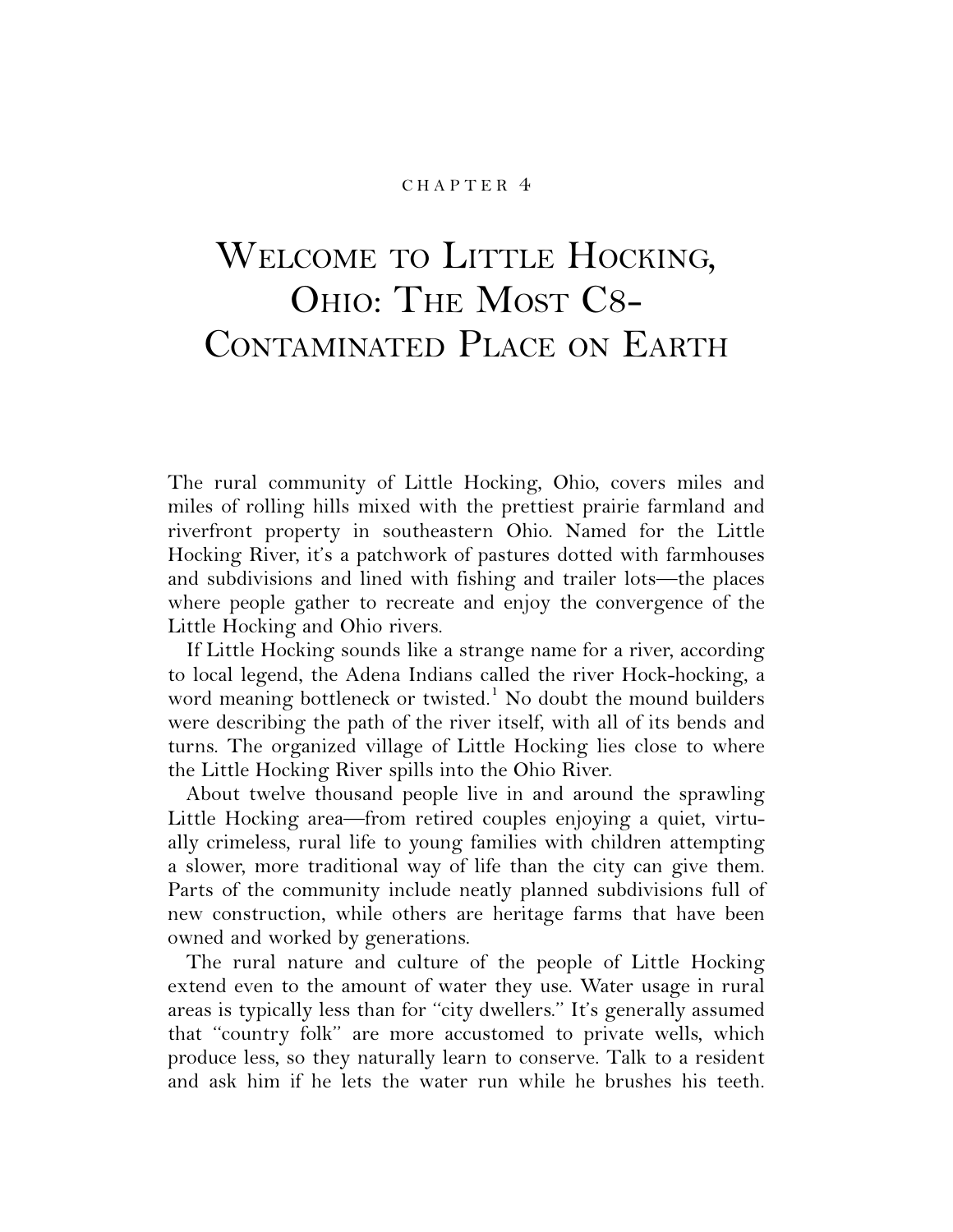He'll just laugh and look at you with an incredulous stare. Who would waste water that way? This rural concept of water usage is borne out by the numbers. According to the Ohio Environmental Protection Agency (OEPA), Little Hocking customers used an average of approximately 67 gallons per capita from 2001 through 2005. But in the neighboring city of Belpre, customers used an average of 135 to 172 gallons per person from 2000 to 2003. Compare these usages with the United States Geological Survey statistics showing average water use nationwide of 80 to 100 gallons per person per day and there's a glimpse into the ''waste not, want not'' mindset throughout the rural valley community.

Although DuPont officials had knowledge at least as early as 1984 that the public water supply that served the area was tainted with C8, the people who drank the water weren't notified until 2002. Unlike some other contaminants, there are no apparent signs of C8 exposure. There is no telltale smell or taste. PFOA is invisible, and it degrades silently. For two decades the rural water company remained unaware that its water had been sampled for C8. Some time after the fact, internal documents revealed that DuPont personnel went to a local store, collected water, analyzed it secretly, and kept the information hidden away in their own confidential business files. There were no federal, state, or local regulations requiring testing for the substance. And due to the proprietary nature of the industry, there were no publicly available laboratories qualified to test for the chemical. In short, nobody realized there was a problem with Little Hocking's water, and nobody could have verified it even if they had suspected.

In 2001, there were rumblings about something in the water. Samples collected late that year signaled the beginning of the end of the company's ability to keep the C8 in the water a secret. These and subsequent tests would reveal that Little Hocking had the highest levels in water on record for a public water supply. This evidence would turn Little Hocking into ground zero in the battle over PFOA, and the little water district that served thousands of people would become a leader in the fight for cleaner pollutioncontrol technology.

The village of Little Hocking has its own unique place in the history of the world.

Future president George Washington camped in the beautiful wilderness at Little Hocking along the mighty Ohio River in 1770.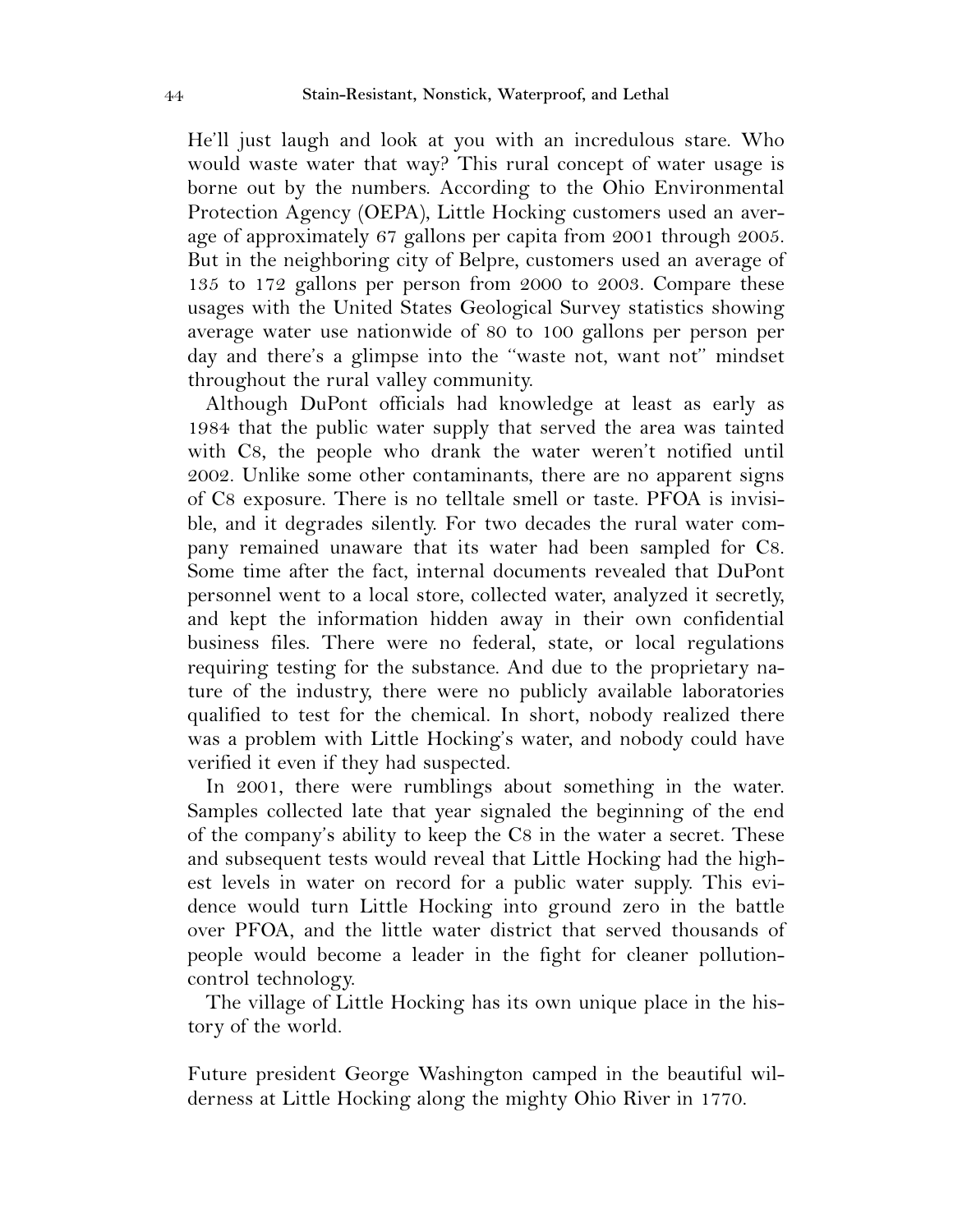In 1788, an organized group of Revolutionary War veterans and their families known as the Ohio Company settled first Marietta and then Belpre, Ohio. However, they decided that the Little Hocking area was too dangerous because the Indians loved it too much and frequented the area too often. The prevailing notion was that they might also be willing to defend it more vigorously, so the founding fathers decided to leave it alone.

One year later, a lawyer named Nathaniel Sawyer overlooked this advice and independently began building his homestead in the place that would become Little Hocking. In time others joined him and a village was organized.

In the subsequent two hundred years, the population of the village of Little Hocking has never grown beyond a few thousand. The surrounding area has remained primarily rural with a strong agriculture-based economy despite industrial growth and commercial development.

When it was incorporated in 1968, the Little Hocking Water Association was formed to serve about 360 households. Land for a well field was purchased along the Ohio River where the water was abundant and it was relatively easy to design wells with sufficient capacity for a public supply. Many areas of Washington County have bedrock with low water yields, so large water supplies are confined primarily to river valleys.

Coincidentally, industry typically has a need for large volumes of water and also located along these river valleys where water for processing, cooling, and transportation was abundant. Due to the growth and modernization of the rural area, over time the nonprofit Little Hocking Water Association became the largest rural water system in Washington County, Ohio, with more than 4,000 water taps, 250 miles of water lines, 7 booster pump stations, 8 water tanks, and 4 water wells. In 2002, it was learned that all of them were contaminated with the manufacturing substance C8—most likely as the result of emissions from DuPont Washington Works. The largest polymer engineering facility in the world is located just across the river from Little Hocking's well field.

Apart from its modern-day proximity to Washington Works, local historians recognize the well field as the setting of a legendary tale. Within yards of the corner of the property lies a memorial stone dedicated to an early pioneer named Major Nathan Goodale. He was a native of Massachusetts, a Revolutionary War officer, and the first commandant of the Belpre settlement, which was first known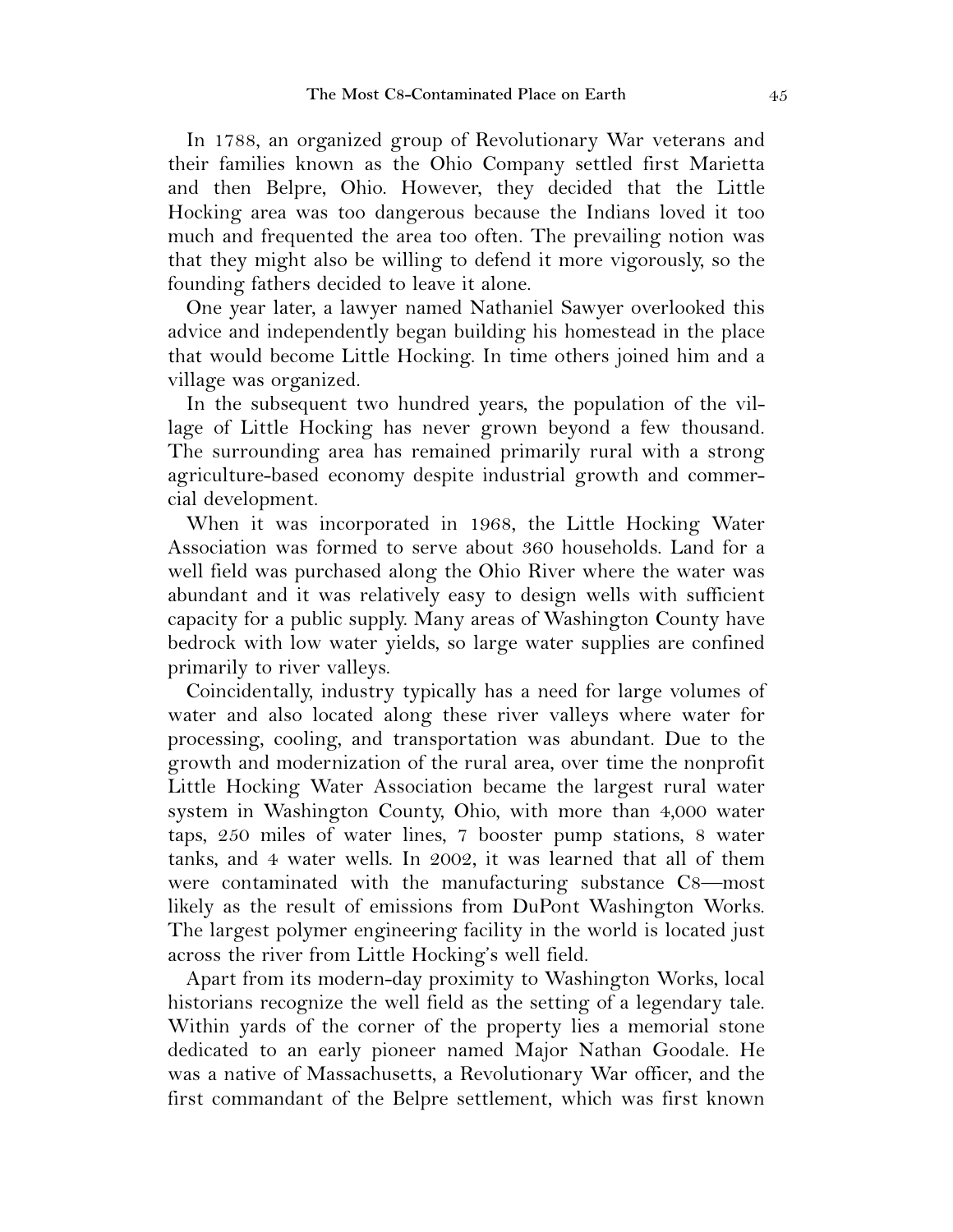as Farmer's Castle. He arrived in Ohio in August 1788. The marker says he was "Kidnapped by Indians on this farm March 1793 never returned."<sup>2</sup>

Part of the difficulty in envisioning just how close the Washington Works plant is to the Little Hocking well field is a common misconception about geography. The Washington Works plant, after all, is in West Virginia, while Little Hocking's well field is in Ohio. Since we are talking about two different states, one might have the impression that there is some distance involved. However, from the banks of the river in the Little Hocking well field, the plant stretches out on the horizon like a sprawling city. Even the sounds of the manufacturing facility are evident, muddled only by the hum of occasional river traffic. Only a few hundred yards of the Ohio River separate DuPont's towering plant from the land above the rural water supply.

For the largest percentage of Americans, tap water is provided by a public water company. According to the  $EPA$ ,<sup>3</sup> 90 percent of all Americans, or about 268 million people, receive their household water from publicly supplied sources. As such, a body of elected officials oversees operations and may be held accountable for quality—both to consumers and the EPA.

In the case of Little Hocking, the rural public water company serves customers in several voting districts and even in different counties. The service territory includes parts of eight townships (Barlow, Belpre, Decatur, Dunham, Fairfield, Palmer, Watertown, and Wesley townships) in Washington County, Ohio, and Rome Township and Troy Township in Athens County, Ohio. Because of this, every year on the first Monday in March, the association holds an annual meeting to elect a seven-member board of directors. Every customer has the right to vote as a member of the association. The water belongs to each and every member; the responsibility for overseeing the production, conveyance, operation, maintenance, and expansion of the water system belongs to members of the board.

Board members were officially alerted to the presence of C8 in the Little Hocking system in 2002. Having an unknown and unregulated contaminant in its water supply suddenly catapulted a slowly and deliberately expanding system concerned primarily about pipes and towers and leaks into new and unfamiliar territory. Plans for growth were halted indefinitely. The board had a new set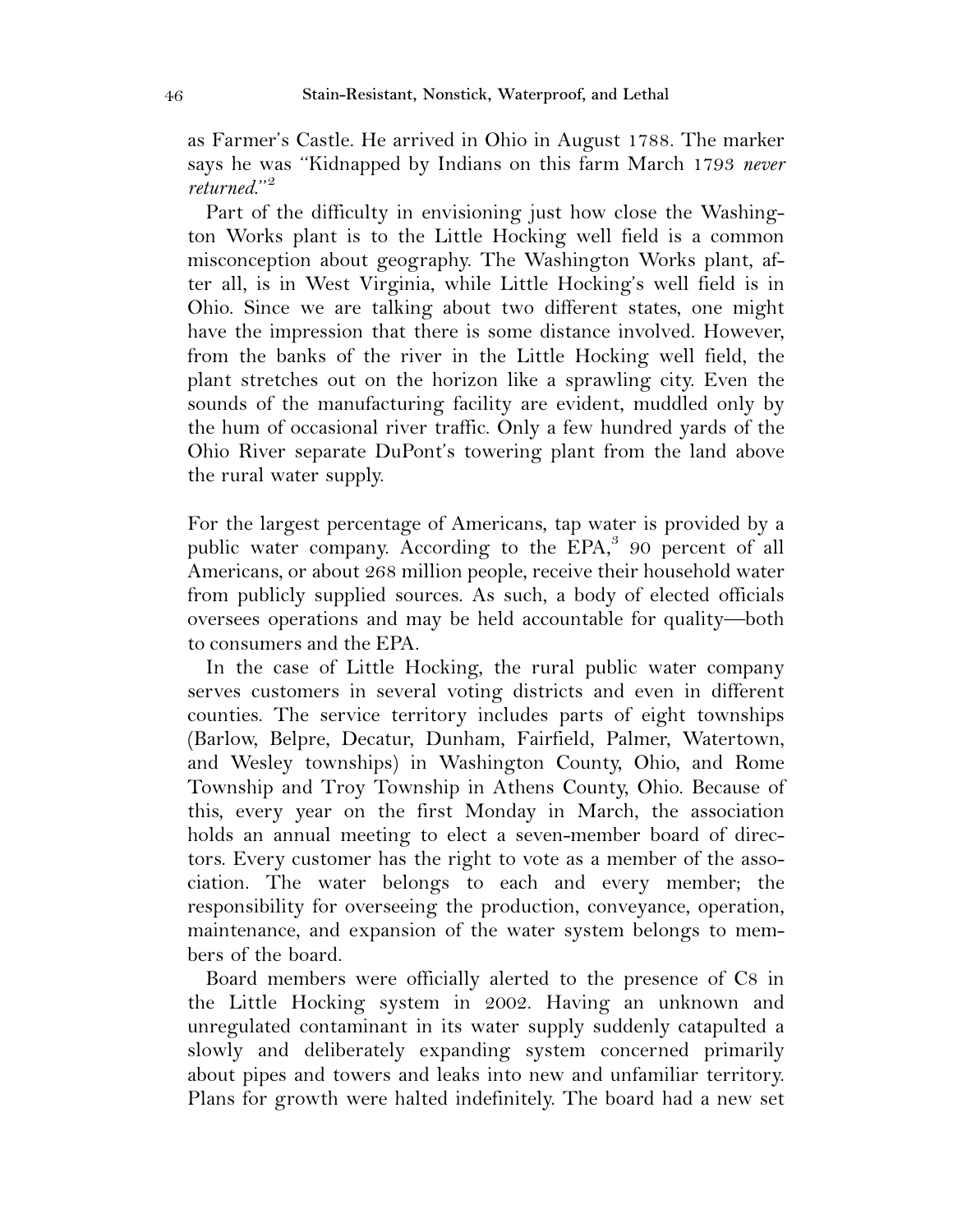of problems, and there were infinitely more questions than answers. To their credit, even when faced with the burden of additional work and under the stress of engaging in potentially uncomfortable negotiations with an industry giant, and even as their water supply became known as ''the system with the highest levels of C8 in the world,'' the seven-member board of the Little Hocking Water Association changed by only one member from 2001 to 2006. In March 2006, one retired DuPont worker decided not to seek another term, and a new board member was elected to take his place. For the most part, several prior elections were uncontested.

The story of C8 might have turned out quite a bit differently if not for the actions of some key people. The Tennants and their attorney Rob Bilott, for instance, are responsible for discovering the local pollution from Washington Works and calling in the authorities. Another crucial figure to the local story is Robert Griffin, an engineer who served as the general manager for the Little Hocking Water Association.

Griffin was paying attention to DuPont's relocation of the Lubeck well field long before he knew the water system under his direction was contaminated with C8. Unconstrained by ''state line mentality,"<sup>4</sup> he was acutely aware that industrial situations in West Virginia could have an impact across the river in his backyard.

In 2001, Griffin learned that the WVDEP had entered into a consent agreement with DuPont over the testing of area water supplies. The state agency held a public meeting in Lubeck, West Virginia, as part of its mandatory information process. Griffin and a board member attended the public meeting out of curiosity. When they realized the nature of the sampling, they asked if any Ohio locations had been considered for the project.

Without getting into specifics, Andrew Hartten, DuPont hydrogeologist, mentioned some ''historical data'' in response.

But in all of his thirteen years as the association's manager, Griffin was unaware of any testing. So he asked for Little Hocking to be included in the West Virginia sampling order. Officials agreed.

Only it wasn't quite that simple. Following the verbal request at the meeting, WVDEP's Dave Watkins decided the water company's request needed to be in writing. Griffin complied.

During this time, the Little Hocking Water Association began pursuing avenues for testing the water for C8 exposure at its own expense. Upon searching for labs capable of fulfilling the need, association members quickly discovered that only one laboratory in the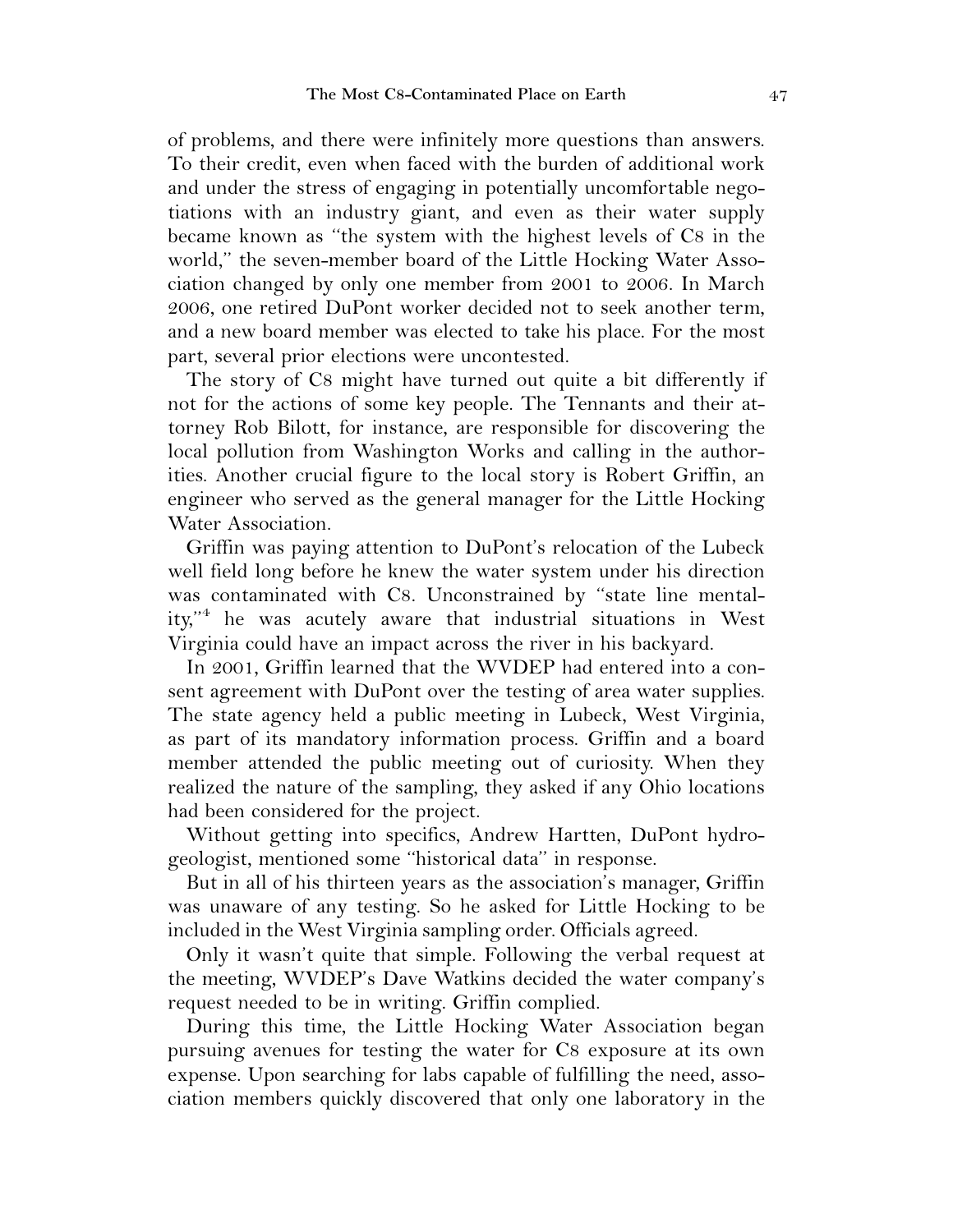entire United States had the ability to test for C8 or PFOA—Exygen Research of State College, Pennsylvania.

"At the time we had this notion that we could just send in the samples and have it checked," Griffin said. $5$ 

Not so. Exygen promptly informed the Little Hocking Water Association that its laboratory was working exclusively under contract with DuPont and would not be able to analyze the data. The water company's efforts at testing its own water for C8 contamination were stalled.

Once the WVDEP received Griffin's written request, it finally relented and formally agreed to include Little Hocking in its watertesting program. Griffin says that same day he also received a call from Exygen saying the lab would be happy to perform the testing after all.

Robert Griffin grew up in Little Hocking and spent most of his adult life there. He left only for a few years to serve his country in the U.S. Navy. In 1989, Griffin was an engineer working with Burgess and Niple on some improvements for the Little Hocking Water Association. Because he lived in the area and was a customer, he attended the board meetings. When the position of general manager came open, he saw an opportunity to put his skills to work for his community.

That was five years after DuPont knew about the contamination and thirteen years before Griffin would learn that the system under his direction was exposed to a potentially harmful substance.

''I was blissfully ignorant until West Virginia held that meeting,'' Griffin explained. ''We had no idea. I never expected to see it there, but I thought we should check.''

Months of wondering came to an end on January 15, 2002, when the Little Hocking Water Association learned conclusively that PFOA or C8 had been detected in its wells.

When the implications of the contamination were realized, Griffin's role at the water association began to change. He began collecting and absorbing information in order to become an expert on PFOA. His common-sense approach to the issue didn't assume any problems or health consequences would ever be linked to the manufacturing chemical. He simply felt strongly that a manmade substance should not be in the water.

Early on, he described it this way: ''It's like coming home and finding a stranger on your porch. You don't really know whether he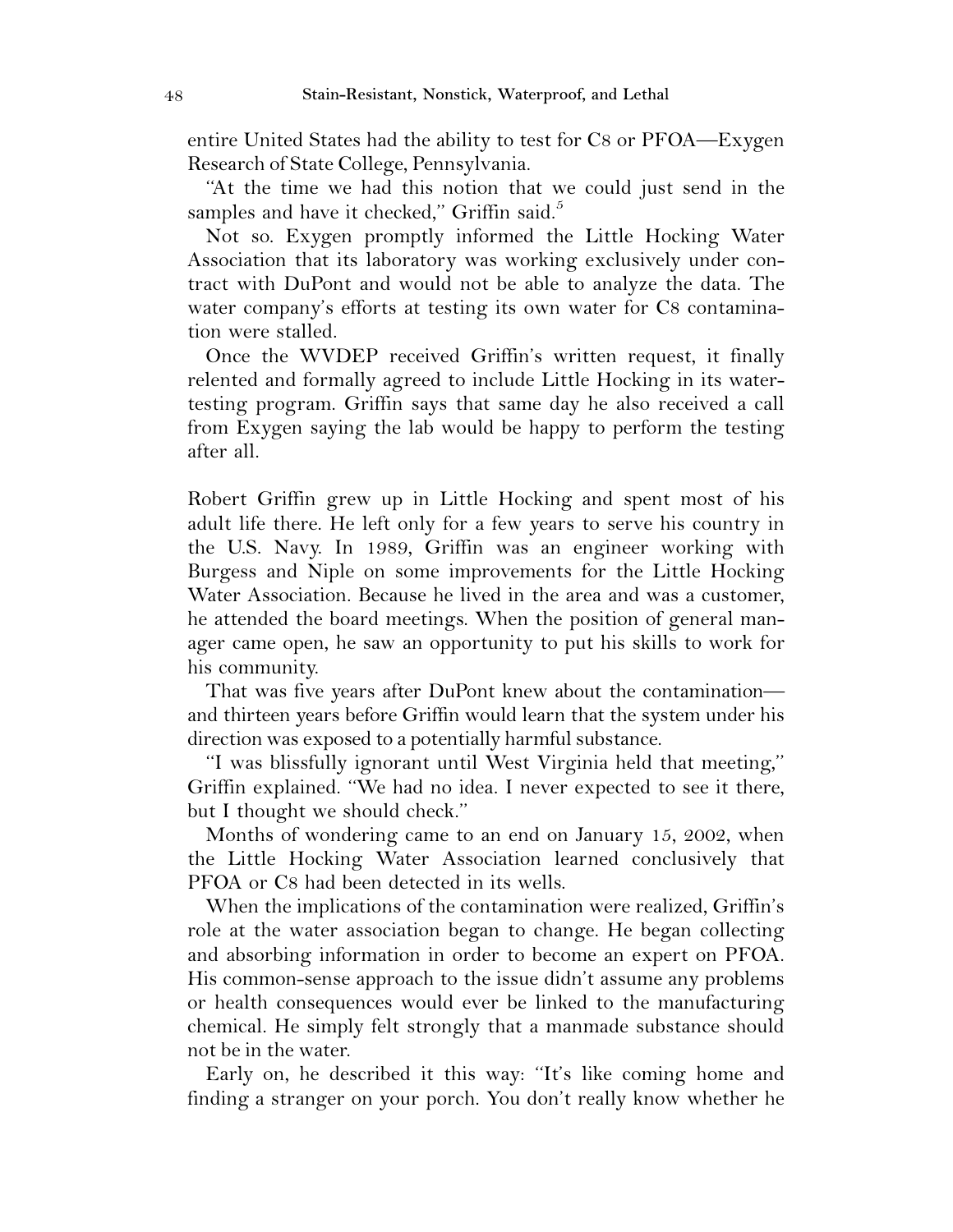intends to do you harm or not, but you know you don't want him there.''

On January 23, 2002, test results would finally and publicly confirm that C8 was being delivered through the Little Hocking water system at a concentration of 1.81 parts per billion.

One of the association's wells was contaminated at a value as alarmingly high as 37 parts per billion. Little did they know that the levels would be more than twice that amount in subsequent sampling events.

The same day the water company received the news, the information was disclosed to its customers. In the interest of openness, Griffin began to post all information on a website as well so that customers could see the levels of C8 in the water as they were provided to the association.

Because there were measurable differences in the amounts of C8 detected in individual wells, the Little Hocking Water Association quickly instituted an immediate action designed to increase consumer protection. The well with the highest levels of C8—the most contaminated well—was removed from use, thereby immediately reducing the level of exposure for customers. This required the remaining wells to be pumped more continuously and more frequently—a practice not recommended in good well field management. However, Little Hocking would ''baby the system along'' and reserve the most contaminated well only for a dire emergency in the interest of protecting its customers from the unknown.

However, the role of the Little Hocking Water Association did not stop with just removing one well from service and going back to business as usual. The association did not wait for others to figure out what was going on and what could be done. Instead, Griffin found out that DuPont wanted to drill wells and take samples in the Little Hocking well field. He worked with the OEPA to provide technical comments on collecting those samples and spent many hours supervising sampling events. Board members also took an active role in overseeing the well drilling and sample collection.

As the extended community served by the little company became central to the debate over C8, the water office became an information clearinghouse for consumers seeking answers to questions about C8. To the staff, some months it seemed the telephone was used more as a C8 hotline than for the typical utility calls.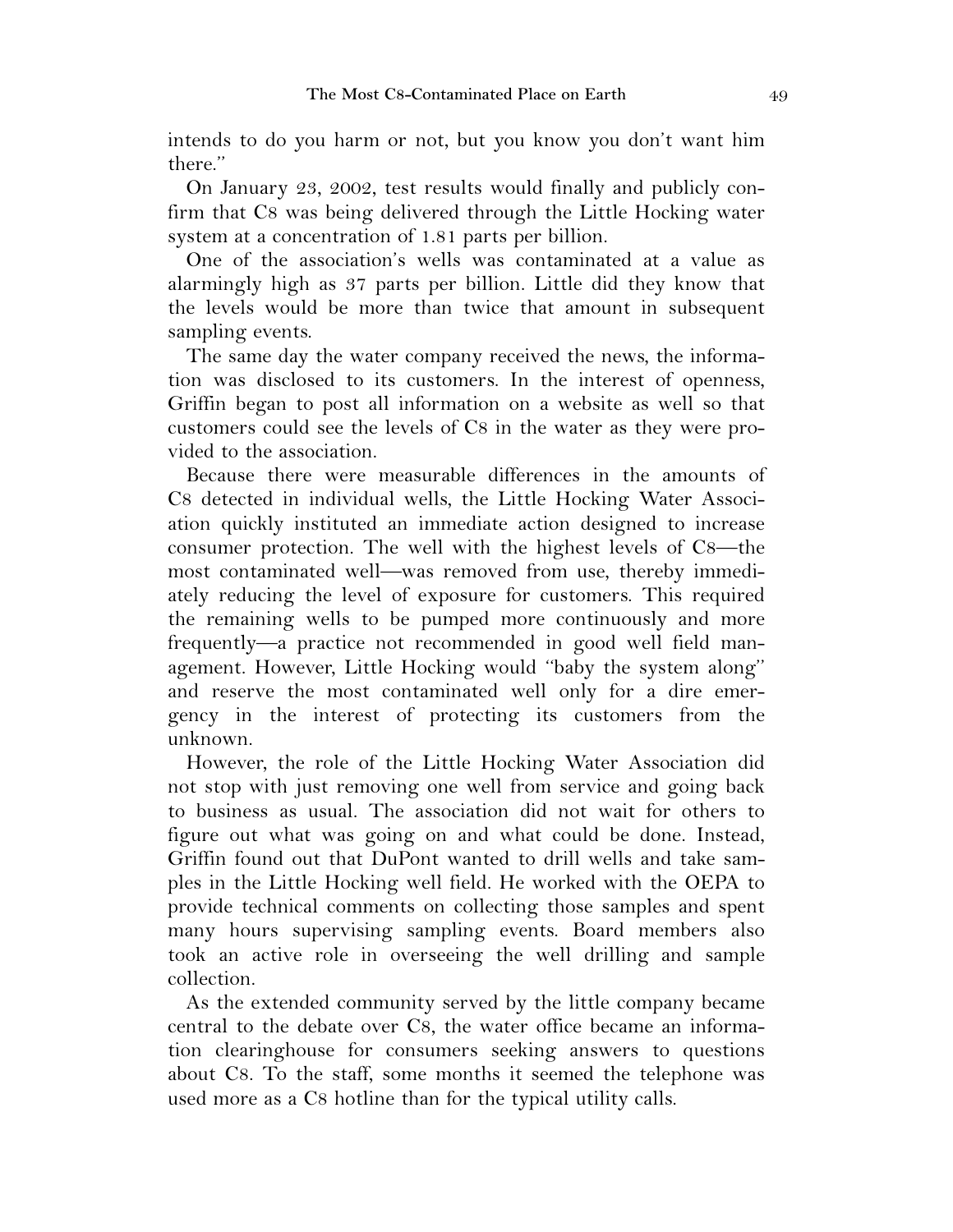Before all was said and done, the Little Hocking Water Association also became one of only two nonindustry interested parties to stick with the EPA's lengthy regulatory process. At a great commitment of time and expense, the association was represented at every plenary session held by the EPA on the topic in Washington, D.C.

Under different circumstances, the leadership role filled by Griffin and the water association might have been borne by a politician—or worse yet—a series of politicians. But lacking a mayor, city council, or other local community representation, save a small body of township trustees charged with oversight of roads and bridges, the responsibility of leading the neighborhood through the water controversy fell to the water association. And the water company, with its customer-elected board and consistent management, capably served the function of a representative body on behalf of the people.

In time, the expansion of the WVDEP water-testing program into Ohio, prompted by Little Hocking, also paved the way for neighboring Ohio water systems to be tested. Consequently, C8 was detected in measurable quantities in three other public water supplies: the city of Belpre, the rural Tuppers Plains-Chester Water District, and the village of Pomeroy.

Belpre, which is located immediately north of the Little Hocking service area, is the setting of Steven Soderbergh's low-budget independent film Bubble. Ironically, in the film Soderbergh repeatedly featured long camera shots of the city's distinctive skyline, which is crowned by Belpre's signature twin water towers sitting high atop a hill. In 2005, when the movie was filmed, the towering structures were still filled with C8-contaminated water.

Pomeroy lies thirty miles south of Little Hocking in Meigs County and is home to perhaps the narrowest strip of downtown in the United States, if not the world. One road, Main Street, is wedged between the Ohio River and the natural rise of a cliff. The small county seat is home to fewer than two thousand people.<sup>6</sup>

The well field for the Tuppers Plains-Chester Water District is located about fifteen miles downriver from Little Hocking near Reedsville, Ohio, a place widely known throughout the region for its bountiful harvests of sweet corn. In 2002, Tuppers Plains' water won second place in a nationwide taste test sponsored by the National Rural Water Association. The small water company's jovial general manager Don Poole likes to muse that perhaps it was because of the C8 in the water.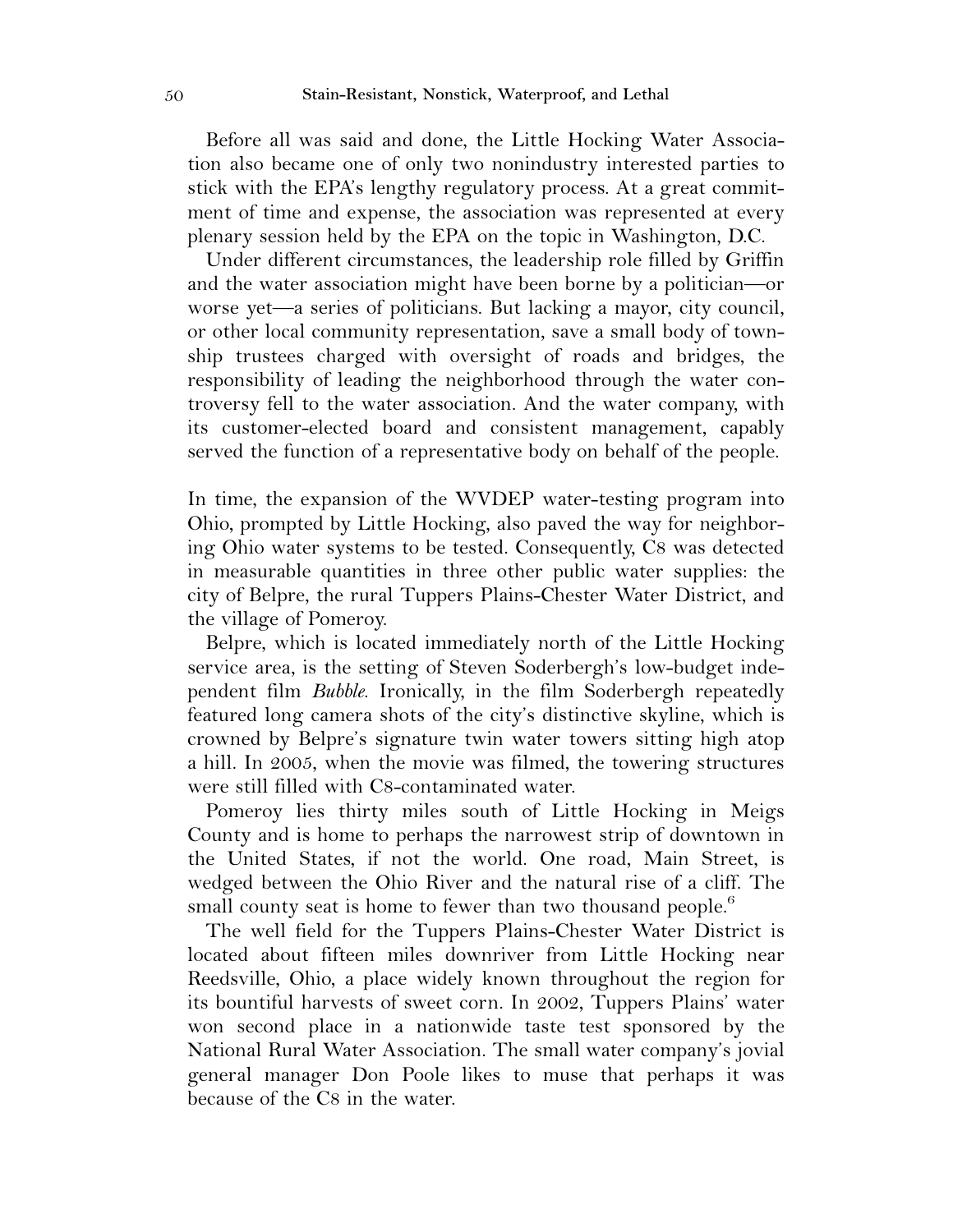Of the four C8-contaminated water systems in Ohio, three of them—Little Hocking, Belpre, and Tuppers Plains—were each delivering around a million gallons of water a day.

The Lubeck water system with water wells on property adjoining DuPont Washington Works seemed the most likely place for C8 to migrate. It was one of the first places the company sampled and the only place it seemed to have a plan for handling.

This may be a sign of how DuPont's scientists underestimated the chemical's ability to travel. If so, Little Hocking exemplifies what went wrong with C8.

As mentioned, the Little Hocking Water Association's well field is located directly across the Ohio River from DuPont Washington Works. It was known that pipes from the plant discharged waste directly into the river, but nobody measured how much PFOA waste was released. However, the notion that C8 was simply traveling through the water from one side of the river to the other defies logic—as well as the powerful current of the mighty Ohio River.

The Ohio River is controlled for navigation by a series of dams. The water is deeper and flows more slowly than it did before the dam was put into operation. The sediment in the bottom of the river tends to accumulate and not flush downriver as quickly, which could be a contributing factor.

Air emissions from DuPont's stacks would prove to be a significant factor in the migration of the chemical across the river, as would rain. In all, the water, air, and soil in the Little Hocking area were all contaminated with PFOA.

In Lubeck, West Virginia, the municipality closest to the plant, C8 was detected in the air and water, but that's exactly where DuPont officials expected to find it. As the exposure became more radiant in nature, expanding out to unsuspected locations, the corporate executives seemed either less willing to accept the situation or less able to handle it.

In the end, it was revealed that Little Hocking's samplings dwarfed even Lubeck's high readings. Considering DuPont's handling of Lubeck, officials appear to have expected it to have the highest exposure levels. But at a delivery rate of 7.2 parts per billion by December 2004, Little Hocking water was at least three times as contaminated as Lubeck public water, which at its peak contained a documented concentration of 2.09 parts per billion.

Shortly, Little Hocking's residents became members of one of the most-studied groups in chemical science history. As word of the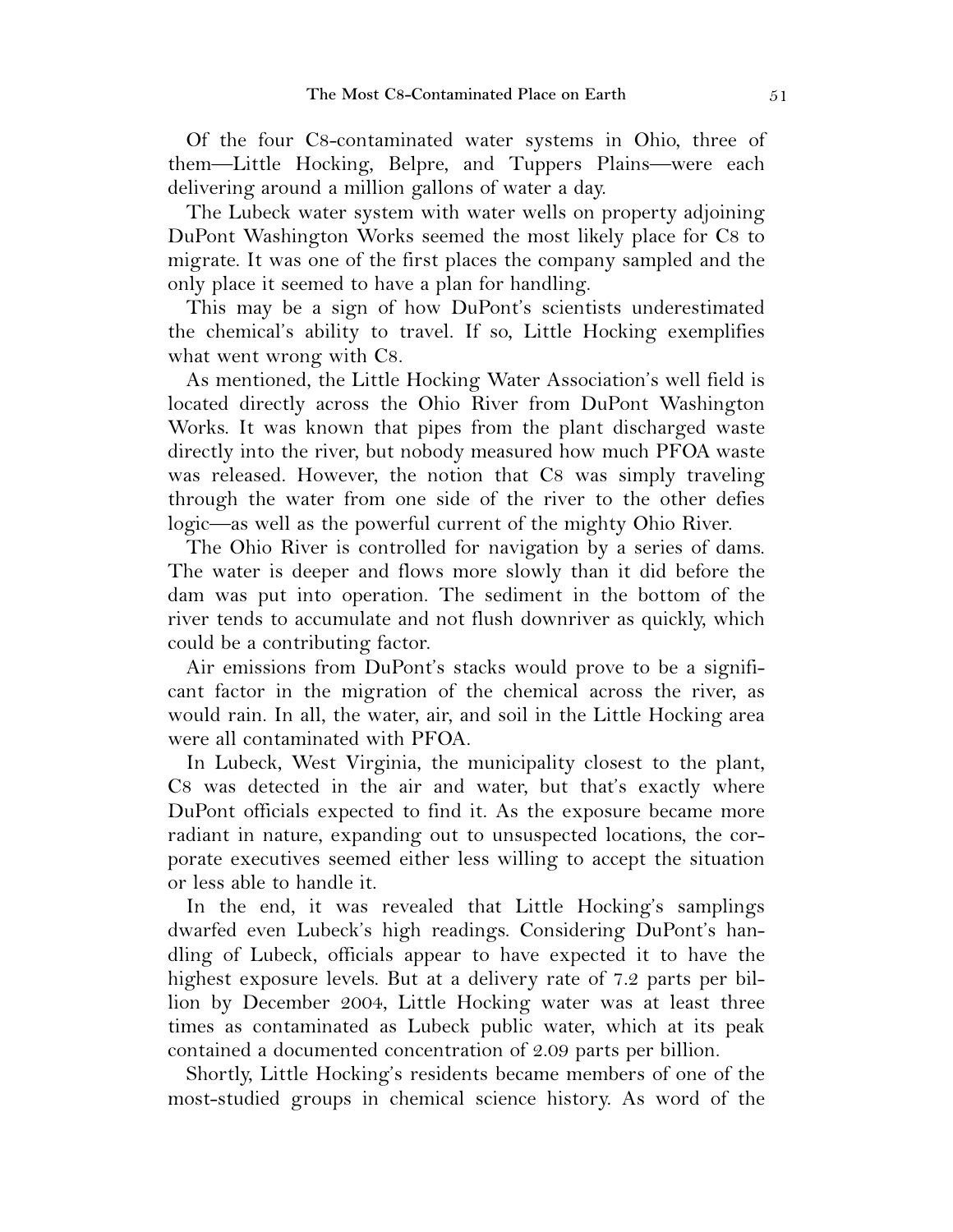community's high exposure levels spread as a result of the class action lawsuit filed against DuPont by valley water consumers, the people who lived in the Little Hocking area and consumed the water became the largest study group of human guinea pigs for DuPont's Teflon surfactant, and quite possibly the largest living study group that has ever existed for any known contaminant in the world.

The Little Hocking Water Association made arrangements for twenty-five customers to have their blood tested for the presence of PFCs. In July 2005, the results verified that Little Hocking consumers had much higher C8 concentrations than the general public. The levels varied erratically from the lowest at a concentration of 112 parts per billion in a female who consumed area water for nine years to a high of 1,040 parts per billion, or 1.04 parts per million, in a male who consumed area water for thirtyseven years.

There were no apparent trends in the small collection of data. Inexplicably, the second-highest C8 level, a concentration of 629 parts per billion, belonged to a young man under the age of fifteen who had lived in the area for only three years. The highest concentration observed in a female was 488 parts per billion. She was a young woman who had consumed area water for sixteen years.

At any rate, the limited sampling did prove that Little Hocking consumers had C8 concentration levels in their blood at 112 to 1,040 parts per billion, far higher than levels detected in the general public at 5 parts per billion.

One of the earliest public studies of the Little Hocking community and the first to be completed—was conducted by Dr. Edward Emmett of the University of Pennsylvania School of Medicine. When he learned about the C8 contamination in the area, he wrote and secured a grant from the National Institutes of Health. The purpose of Dr. Emmett's study was to determine whether people who live in the Little Hocking area had C8 levels in their blood that were higher than the general population, and if so, what were the likely routes of exposure. The study would also attempt to identify ''biomarkers of effect, indicating the possibility of present or future health effects."<sup>7</sup> In the end, much more information was gained from the small sampling of Little Hocking customers. It was the first community study of its kind and the first community impact study specifically on C8.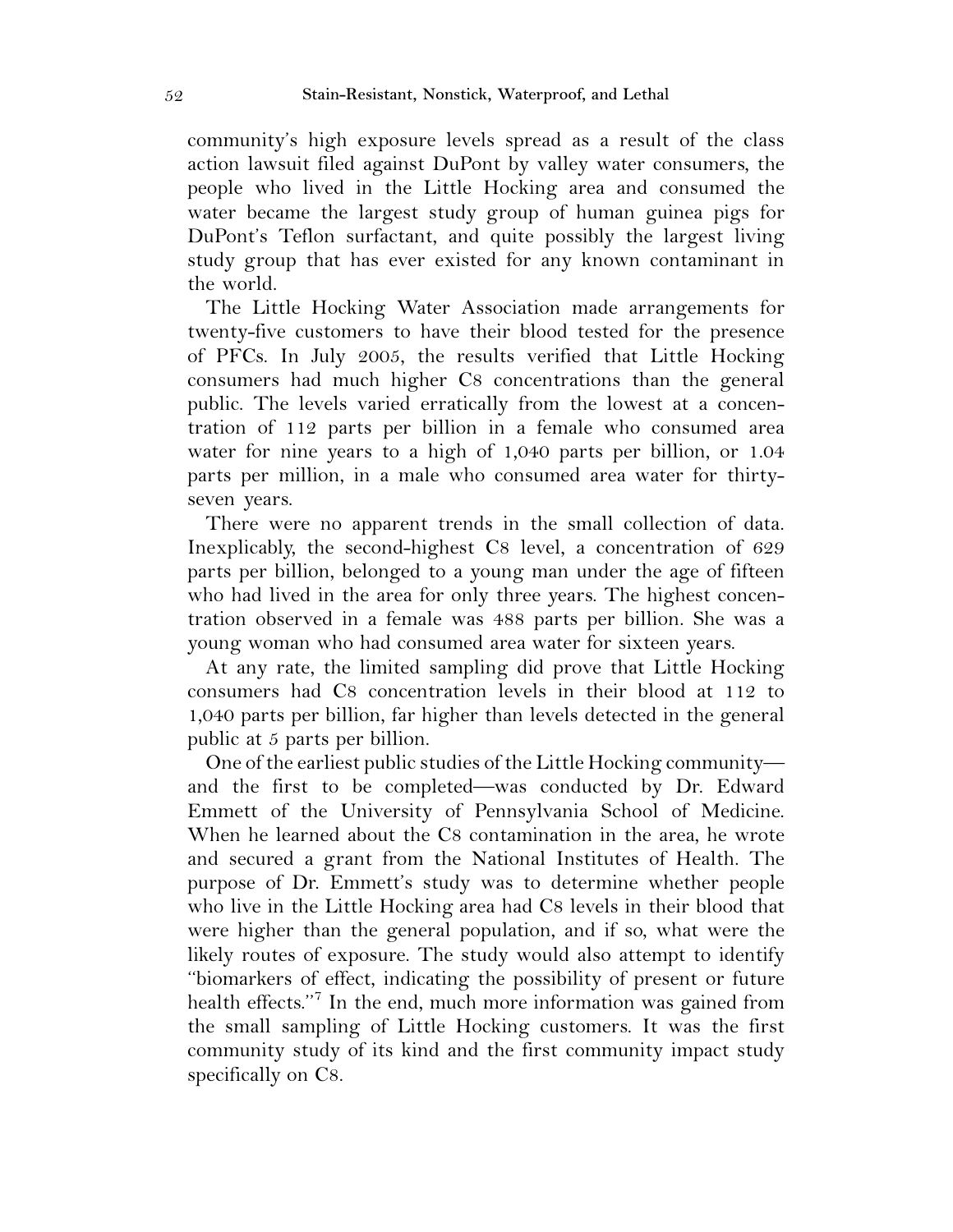In August 2005, when Dr. Emmett released the results of his study, DuPont officials responded with an announcement the same day that they would be providing bottled water to the customers of Little Hocking for drinking and cooking until a filtration system could be developed and constructed. Without making any statement on the potential for risk as a result of exposure, the study revealed that the amount of C8 in the blood of those people who lived in the area and drank the water were as much as sixty to eighty times that of the general population.

DuPont provided the Little Hocking consumers with bottled water within thirty days initially through a refund program. Each household member was to be reimbursed for the cost of up to three gallons of drinking water per day. For several years, the Little Hocking Water Association had been negotiating privately with DuPont to provide an alternative source of water free of C8 to association members. It was a unique demand under the circumstances, but Little Hocking was in a matchless situation.

Corporate officials agreed to construct a filtration system for Little Hocking water. In the meantime, Little Hocking entered into a series of tolling agreements with DuPont while the details were being worked out, in order to preserve its legal rights. A tolling agreement serves to extend a statute of limitations as a wait-andsee measure. The association focused its efforts on working toward a more permanent solution. For four-and-a-half years, the corporation and the small rural water company negotiated privately for a filtration system.

Finally, in May 2006, the Little Hocking Water Association filed suit against DuPont in a separate action alleging the contamination not only of their water wells, but also near-permanent contamination of their aquifer with C8 expected to take two thousand years to leave by natural means. David Altman, the association's attorney, said they were forced to file suit when DuPont refused to extend a tolling agreement. Altman said it was the only way for the little water company to preserve its rights and prevent the expiration of any statute of limitations.

In its complaint, the water company asked for a new, pristine water source to serve the needs of its consumers—a new well field and the appropriate infrastructure to support the entire system.

The legal action effectively put a grinding halt to any progress on plans for a filtration system. So a few months later, in September